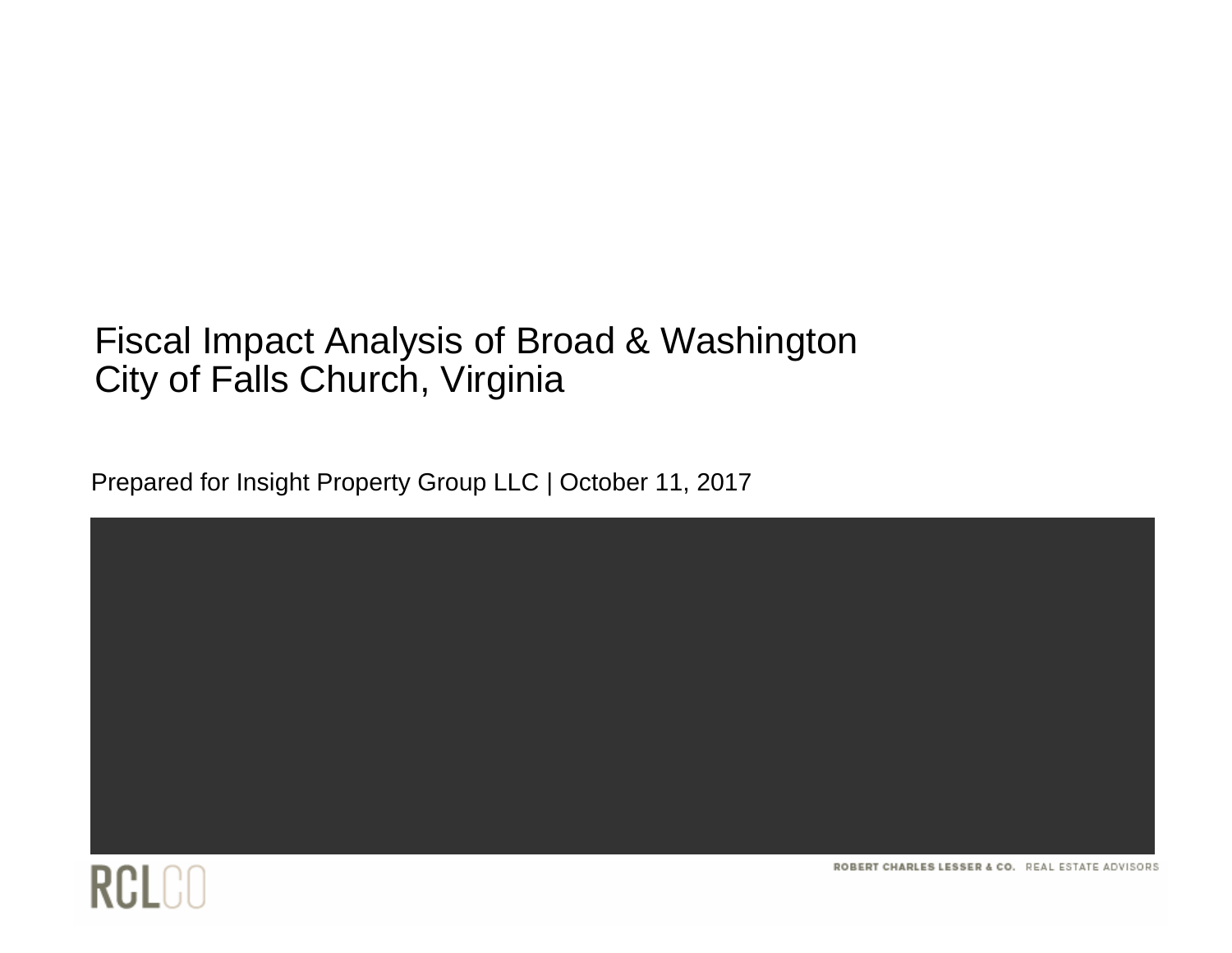### **TABLE OF CONTENTS**

| <b>APPENDIX: SUPPORTING EXHIBITS</b> |  |
|--------------------------------------|--|

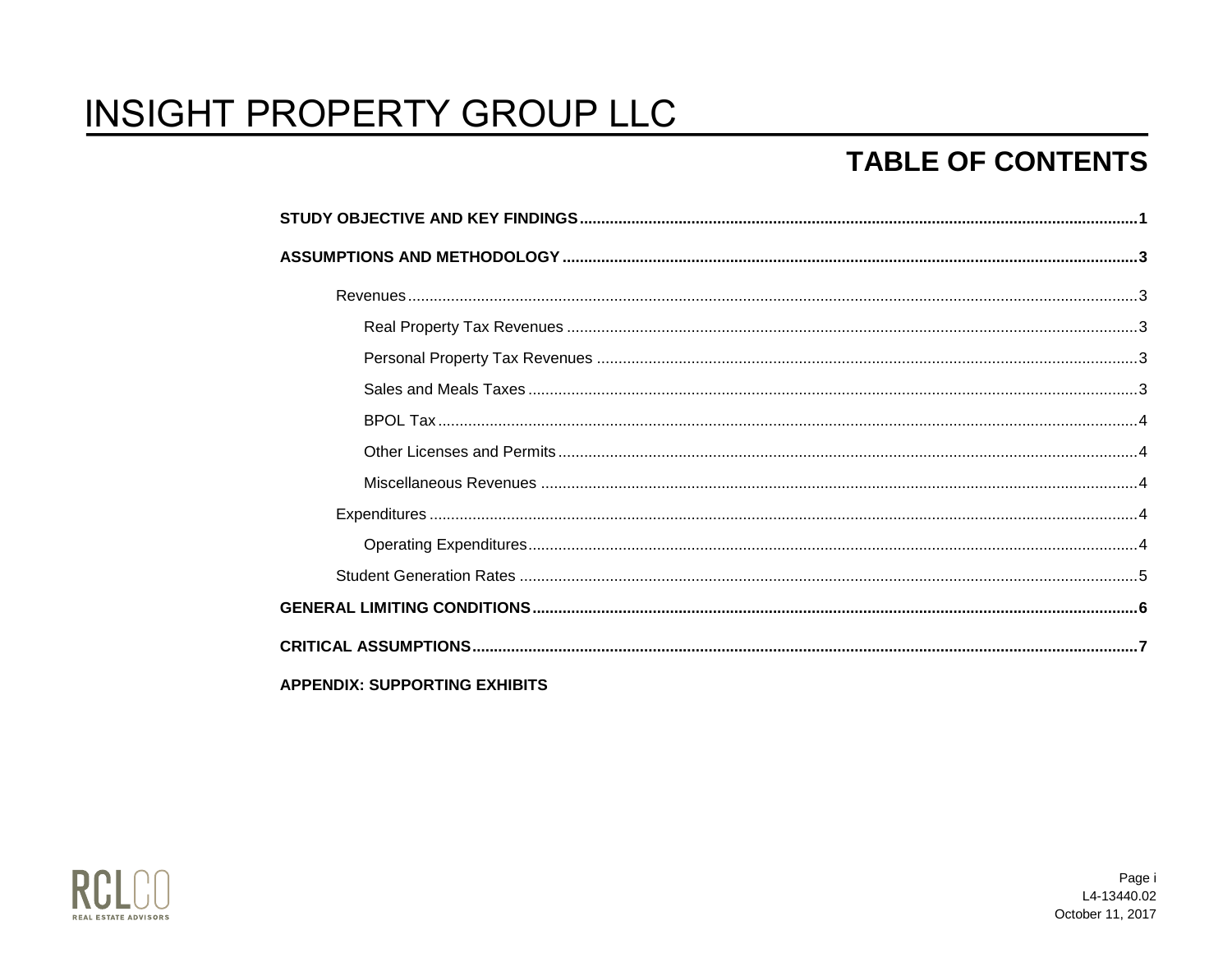### **STUDY OBJECTIVE AND KEY FINDINGS**

<span id="page-2-0"></span>Insight Property Group LLC ("Client") engaged RCLCO (Robert Charles Lesser & Co.), a national real estate advisory firm based in Bethesda, Maryland, to analyze the fiscal impact on the City of Falls Church, Virginia, of its proposed development, Broad & Washington. Assuming the property is rezoned according to the Client's application, the development program would consist of 295 rental apartments; 21,300 square feet of in-line retail consisting of 7,800 square feet of sit-down restaurants, 6,000 square feet of other food uses, a 6,000 square foot local specialty market, and 1,500 square feet of other retail; 66,700 square feet of office space; and a 5,000 square foot theater. RCLCO revised its March 16, 2017, analysis of the fiscal impact of development of the site under the proposed rezoning, taking account of the revised development program. We have not included the impact of the theater in our analysis, or updated the other inputs into the analysis.

Between 2017 and 2036, the typical 20-year time period for which RCLCO conducts fiscal impact analyses, RCLCO estimates that the property will generate tax revenues of approximately \$58.4 million against operating expenditures of \$22.7 million, resulting in a positive net fiscal operating impact of \$35.7 million. (See Figure 1 and Exhibit 1.) Exhibit 2 shows the total revenues and expenditures and net fiscal impact by year, as well as the cumulative net fiscal impact. Exhibit 3 graphs the cumulative net fiscal impact.

Without taking account of inflation or the fiscal benefits from construction, the annual gross fiscal impact after stabilization of the development will be \$2,681,000 and the annual net fiscal impact will be \$1,620,000.

Development on the site will result in approximately 311 permanent jobs.



Page 1 L4-13440.02 October 11, 2017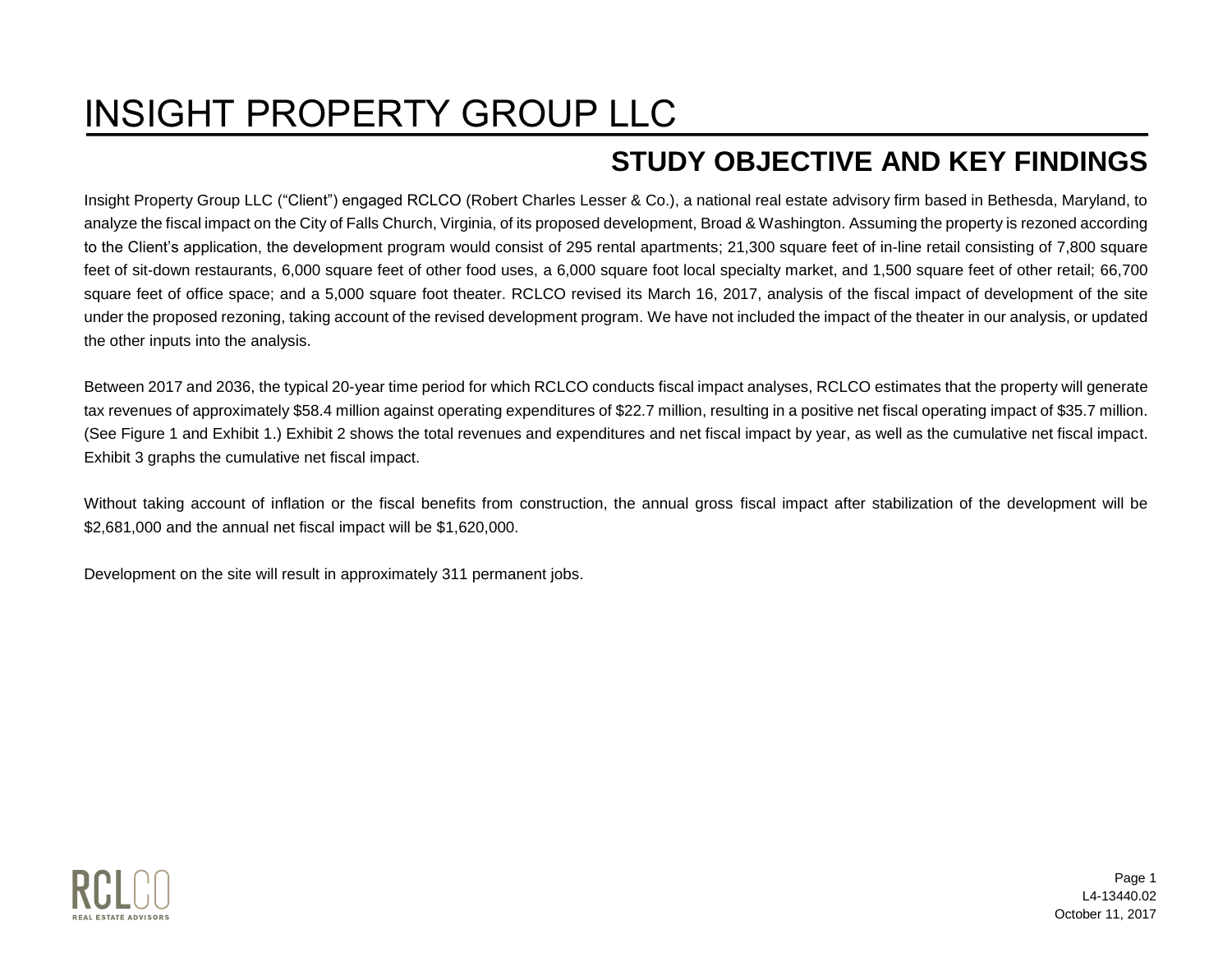*Summary of Fiscal Impact Analysis Figure 1 Broad & Washington, 2017-2036* 

| <b>City of Falls Church</b>   |              |                     |
|-------------------------------|--------------|---------------------|
| <b>ESTIMATED REVENUES</b>     |              | <b>DISTRIBUTION</b> |
| Real Property Tax             | \$30,445,000 | 52%                 |
| Personal Property Tax         | \$3,557,000  | 6%                  |
| Sales Tax                     | \$3,322,000  | 6%                  |
| Meals Tax                     | \$7,513,000  | 13%                 |
| <b>BPOL Tax</b>               | \$1,708,000  | 3%                  |
| Licenses and Permits          | \$540,000    | $1\%$               |
| Miscellaneous Revenues        | \$10,978,000 | 19%                 |
| Total                         | \$58,063,000 | 100%                |
| <b>ESTIMATED EXPENDITURES</b> |              |                     |
| <b>Total Expenditures</b>     | \$26,644,000 |                     |
| <b>Net Fiscal Impact</b>      | \$31,419,000 |                     |



Page 2 L4-13440.02 October 11, 2017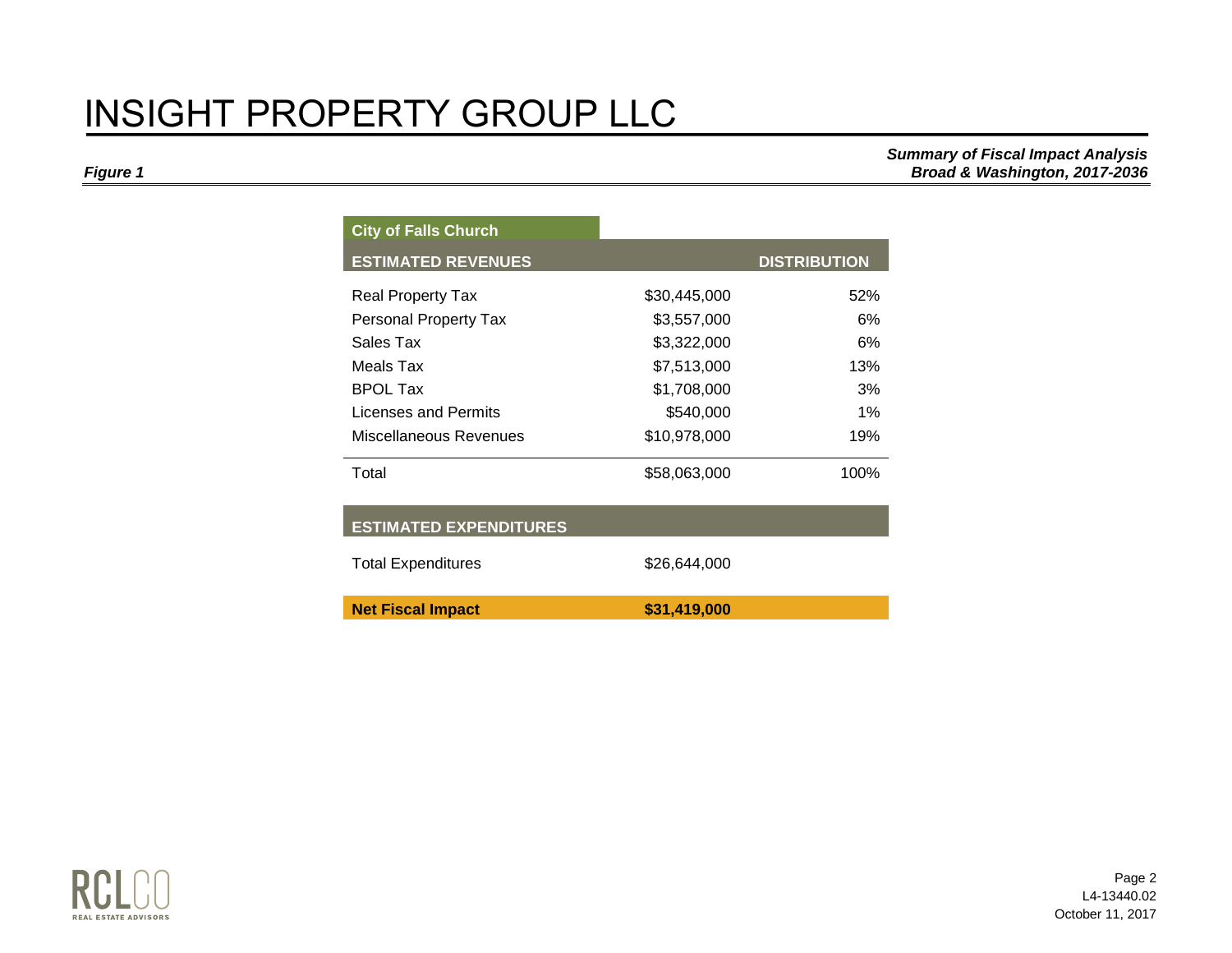### **ASSUMPTIONS AND METHODOLOGY**

<span id="page-4-1"></span><span id="page-4-0"></span>All of the assumptions are shown on Exhibit 4 and discussed below.

#### **Revenues**

#### <span id="page-4-2"></span>*Real Property Tax Revenues*

RCLCO determined the site's land value from the City of Falls Church Property Assessment database. RCLCO estimated the assessed values for the various types of development planned for the site based on the city's fiscal impact model. The current assessed value of the land is included until the development is assumed to be completed, but no credit has been taken for other taxes on the existing development. The city's tax rate of \$1.315 per \$100 in assessed value was applied to the estimated assessed value to estimate the real property tax in each year. The proposed development was assumed to come on line by 2021.

#### <span id="page-4-3"></span>*Personal Property Tax Revenues*

RCLCO estimated that each household in the city pays, on average, \$323 per person per year in personal property tax. RCLCO also estimated that businesses pay, on average, \$105 per employee in personal property tax. Annual tax revenues were calculated by multiplying the annual estimated population and employment by the appropriate factors, which were assumed to increase by 2.5% annually.

#### <span id="page-4-4"></span>*Sales and Meals Taxes*

RCLCO estimated the generation of sales taxes from two sources: retail spending by residents, and on-site retail spending. RCLCO determined annual household retail spending from the BLS Consumer Expenditure Survey, with 25% of retail spending and 20% of restaurant spending estimated to be in the city (not including retail spending at on-site retail). RCLCO assumed that the on-site retail would generate sales of \$643 per square foot at the restaurants, and \$435 per square foot at the other retail other than the local specialty market, based on information provided by the Client's retail broker. Sales at the local specialty market were assumed to be \$375 per square foot, based on the assumption in the city's model; RCLCO estimated that 10% of specialty market sales would be subject to meals tax. The estimates of annual taxable retail sales in the city were multiplied by the city sales tax rate of 1% to determine the actual sales tax receipts, and the restaurant sales were multiplied by the 4% meals tax rate. Retail sales were assumed to increase at the 2.5% rate of inflation every year.

<span id="page-4-5"></span>

Page 3 L4-13440.02 October 11, 2017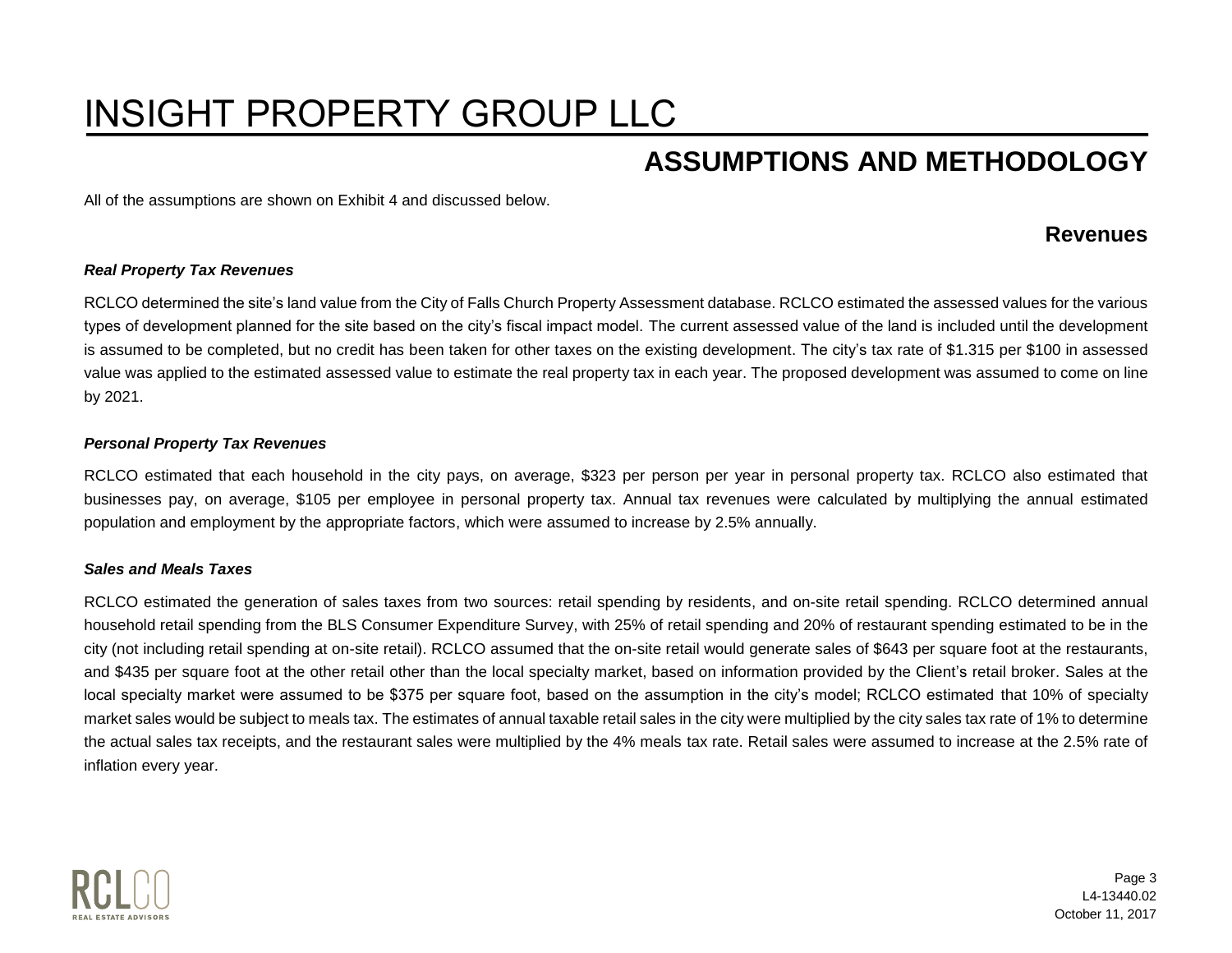#### *BPOL Tax*

RCLCO assumed BPOL tax generation from four sources. The first is receipts of contractors involved in the construction of the project. RCLCO estimated construction costs based on data from the developer. The BPOL tax rate of \$0.16 per \$100 of gross receipts was applied to the estimate of construction costs. The second source is retail sales receipts in the city generated by residents and the on-site retail. The total receipts amount is assumed to equal the amount estimated for purposes of the sales tax calculation described above. The BPOL tax rate of \$0.19 per \$100 in gross receipts was applied to these receipts. Finally, the property owner must pay a BPOL tax of \$0.38 per \$100 in gross receipts for residential rental income and \$0.52 per \$100 in gross receipts for commercial rental revenue. For this purpose, RCLCO assumed rental rates provided by the Client.

#### <span id="page-5-0"></span>*Other Licenses and Permits*

Anticipated licenses and permit payments other than BPOL were provided by the Client.

#### <span id="page-5-1"></span>*Miscellaneous Revenues*

To forecast miscellaneous revenues, which include a variety of revenue items, such as utility taxes, cigarette taxes, charges for services, and fines and forfeitures, RCLCO typically identifies the total amount collected in a given year and estimates the portion of those revenues that are likely attributable to employees in the city and the portion attributable to residents. On that basis, an average amount of miscellaneous revenue per resident and employee can be calculated. RCLCO followed a similar approach for this report. Details are shown on Exhibit 6. RCLCO relied on the city fiscal impact model for assumptions regarding residents per rental apartment. Miscellaneous revenues were assumed to increase by 2.5% per year.

### **Expenditures**

#### <span id="page-5-3"></span><span id="page-5-2"></span>*Operating Expenditures*

The estimation of operating expenditures follows a similar methodology to that of miscellaneous revenues. The total city general fund expenditures, as shown in the FY 2017 budget, that were judged to vary with new development were divided among the estimated number of residents, employees, and students in the city to arrive at average expenditure estimates per resident, per employee, and per student. Details are shown on Exhibit 7. RCLCO relied on the city fiscal impact model for assumptions regarding residents per rental apartment. RCLCO estimated the number of students per unit as discussed in the following section. Average operating expenditures per resident, per employee, and per student were assumed to increase by 2.5% per year.



Page 4 L4-13440.02 October 11, 2017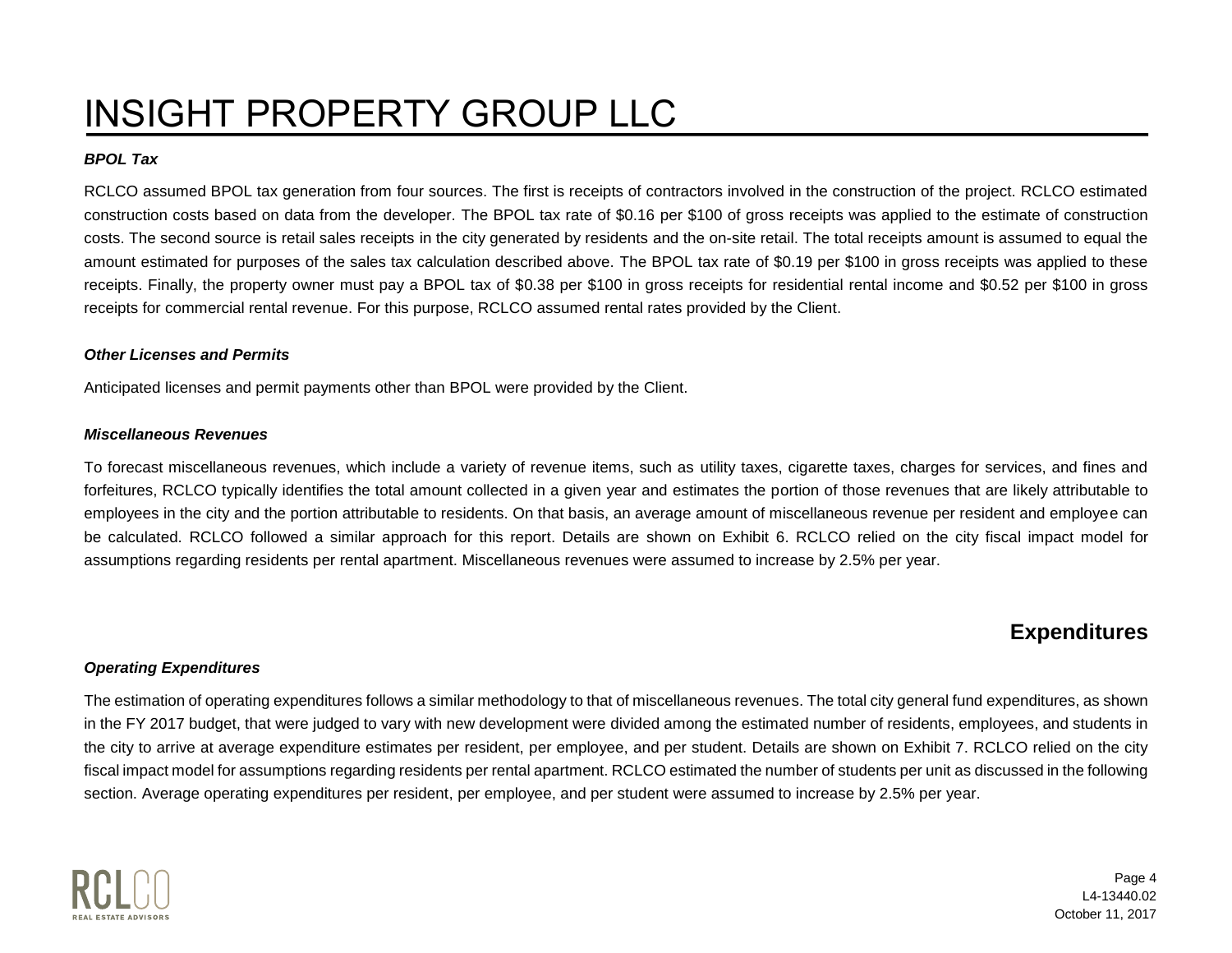### **Student Generation Rates**

<span id="page-6-0"></span>RCLCO applied student generation rates by number of bedrooms (including accounting for dens), based on the newer rental apartment developments in the city, as shown in Exhibit 8. Data on West Broad was included as of January 2017. Using these rates and the unit mix planned for Broad & Washington, the pupil generation rate at Broad & Washington will be 0.155, or 46 students.

\* \* \* \* \*

This engagement was conducted by Leonard Bogorad, Managing Director. If you have any questions regarding the conclusions and recommendations included herein, or wish to learn about other RCLCO advisory services, please call (240) 644-1300.

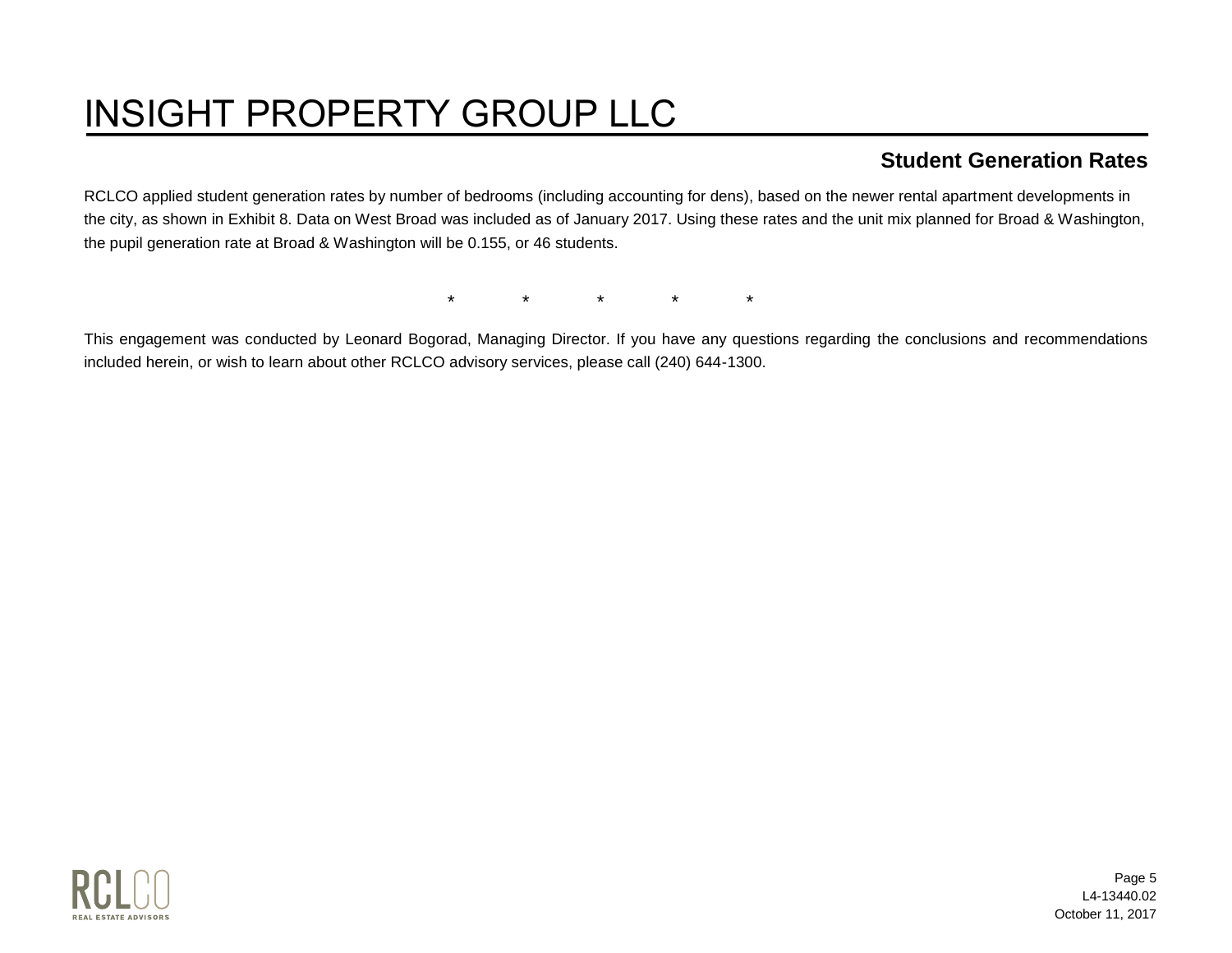### **GENERAL LIMITING CONDITIONS**

<span id="page-7-0"></span>Reasonable efforts have been made to ensure that the data contained in this study reflect accurate and timely information and are believed to be reliable. This study is based on estimates, assumptions, and other information developed by RCLCO from its independent research effort, general knowledge of the industry, and consultations with the client and its representatives. No responsibility is assumed for inaccuracies in reporting by the client, its agent, and representatives or in any other data source used in preparing or presenting this study. This report is based on information that to our knowledge was current as of the date of this report, and RCLCO has not undertaken any update of its research effort since such date.

Our report may contain prospective financial information, estimates, or opinions that represent our view of reasonable expectations at a particular time, but such information, estimates, or opinions are not offered as predictions or assurances that a particular level of income or profit will be achieved, that particular events will occur, or that a particular price will be offered or accepted. Actual results achieved during the period covered by our prospective financial analysis may vary from those described in our report, and the variations may be material. Therefore, no warranty or representation is made by RCLCO that any of the projected values or results contained in this study will be achieved.

Possession of this study does not carry with it the right of publication thereof or to use the name of "Robert Charles Lesser & Co." or "RCLCO" in any manner without first obtaining the prior written consent of RCLCO. No abstracting, excerpting, or summarization of this study may be made without first obtaining the prior written consent of RCLCO. This report is not to be used in conjunction with any public or private offering of securities or other similar purpose where it may be relied upon to any degree by any person other than the client without first obtaining the prior written consent of RCLCO. This study may not be used for any purpose other than that for which it is prepared or for which prior written consent has first been obtained from RCLCO.



Page 6 L4-13440.02 October 11, 2017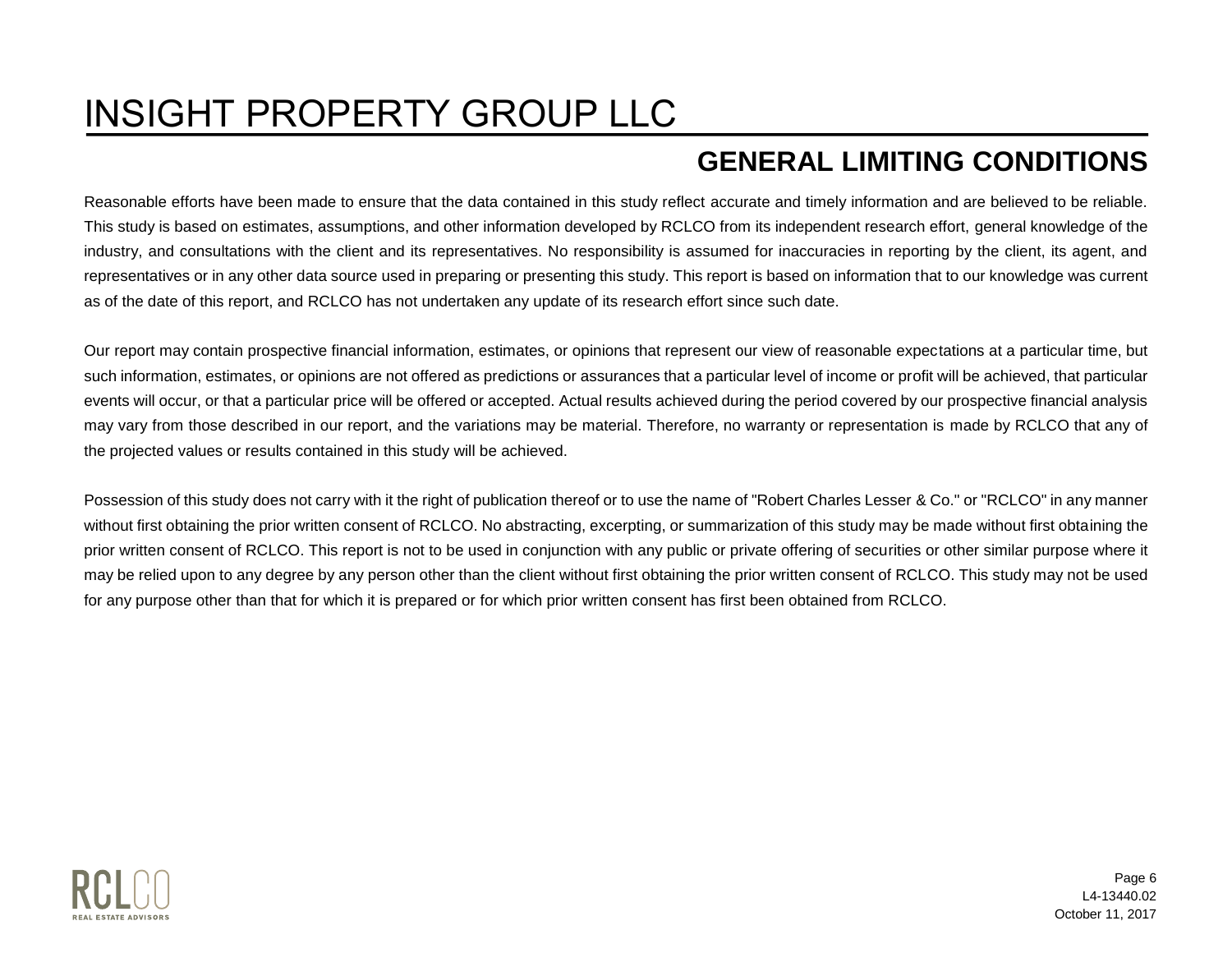### **CRITICAL ASSUMPTIONS**

<span id="page-8-0"></span>Our conclusions are based on our analysis of the information available from our own sources and from the client as of the date of this report. We assume that the information is correct, complete, and reliable.

We made certain assumptions about the future performance of the global, national, and local economy and real estate market, and on other factors similarly outside either our control or that of the client. We analyzed trends and the information available to us in drawing these conclusions. However, given the fluid and dynamic nature of the economy and real estate markets, as well as the uncertainty surrounding particularly the near-term future, it is critical to monitor the economy and markets continuously and to revisit the aforementioned conclusions periodically to ensure that they are reflective of changing market conditions.

We assume that the economy and real estate markets will grow at a stable and moderate rate to 2020 and beyond. However, stable and moderate growth patterns are historically not sustainable over extended periods of time, the economy is cyclical, and real estate markets are typically highly sensitive to business cycles. Further, it is very difficult to predict when an economic and real estate upturn will end.

With the above in mind, we assume that the long term average absorption rates and price changes will be as projected, realizing that most of the time performance will be either above or below said average rates.

Our analysis does not consider the potential impact of future economic shocks on the national and/or local economy, and does not consider the potential benefits from major "booms" that may occur. Similarly, the analysis does not reflect the residual impact on the real estate market and the competitive environment of such a shock or boom. Also, it is important to note that it is difficult to predict changing consumer and market psychology.

As such, we recommend the close monitoring of the economy and the marketplace, and updating this analysis as appropriate.

Further, the project and investment economics should be "stress tested" to ensure that potential fluctuations in revenue and cost assumptions resulting from alternative scenarios regarding the economy and real estate market conditions will not cause failure.

In addition, we assume that the following will occur in accordance with current expectations:

- **Economic, employment, and household growth.**
- Other forecasts of trends and demographic and economic patterns, including consumer confidence levels.
- The cost of development and construction.
- Tax laws (i.e., property and income tax rates, deductibility of mortgage interest, and so forth).
- Availability and cost of capital and mortgage financing for real estate developers, owners and buyers.
- Competitive projects will be developed as planned (active and future) and that a reasonable stream of supply offerings will satisfy real estate demand.
- Major public works projects occur and are completed as planned.

Should any of the above change, this analysis should be updated, with the conclusions reviewed accordingly (and possibly revised).

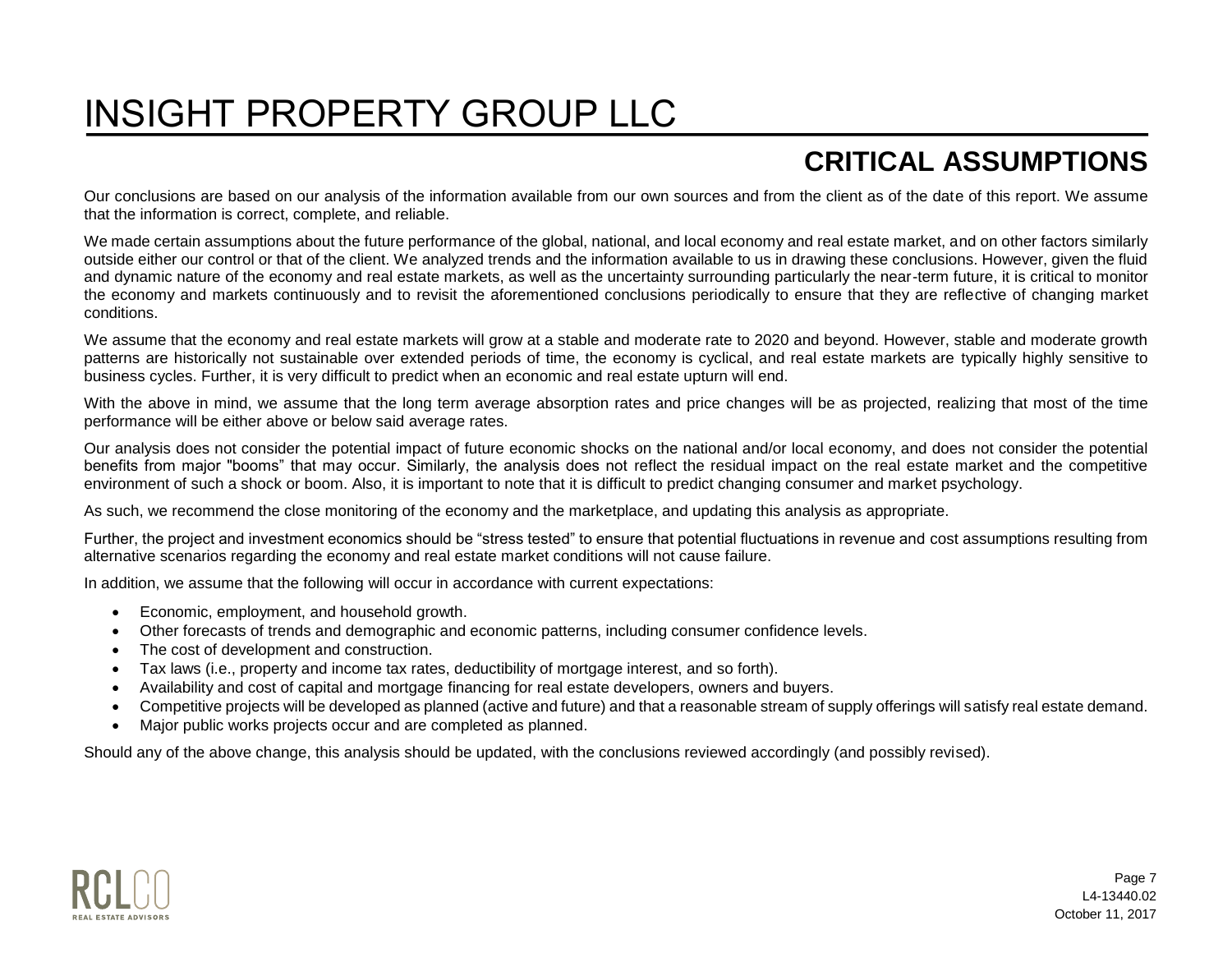### **APPENDIX: SUPPORTING EXHIBITS**

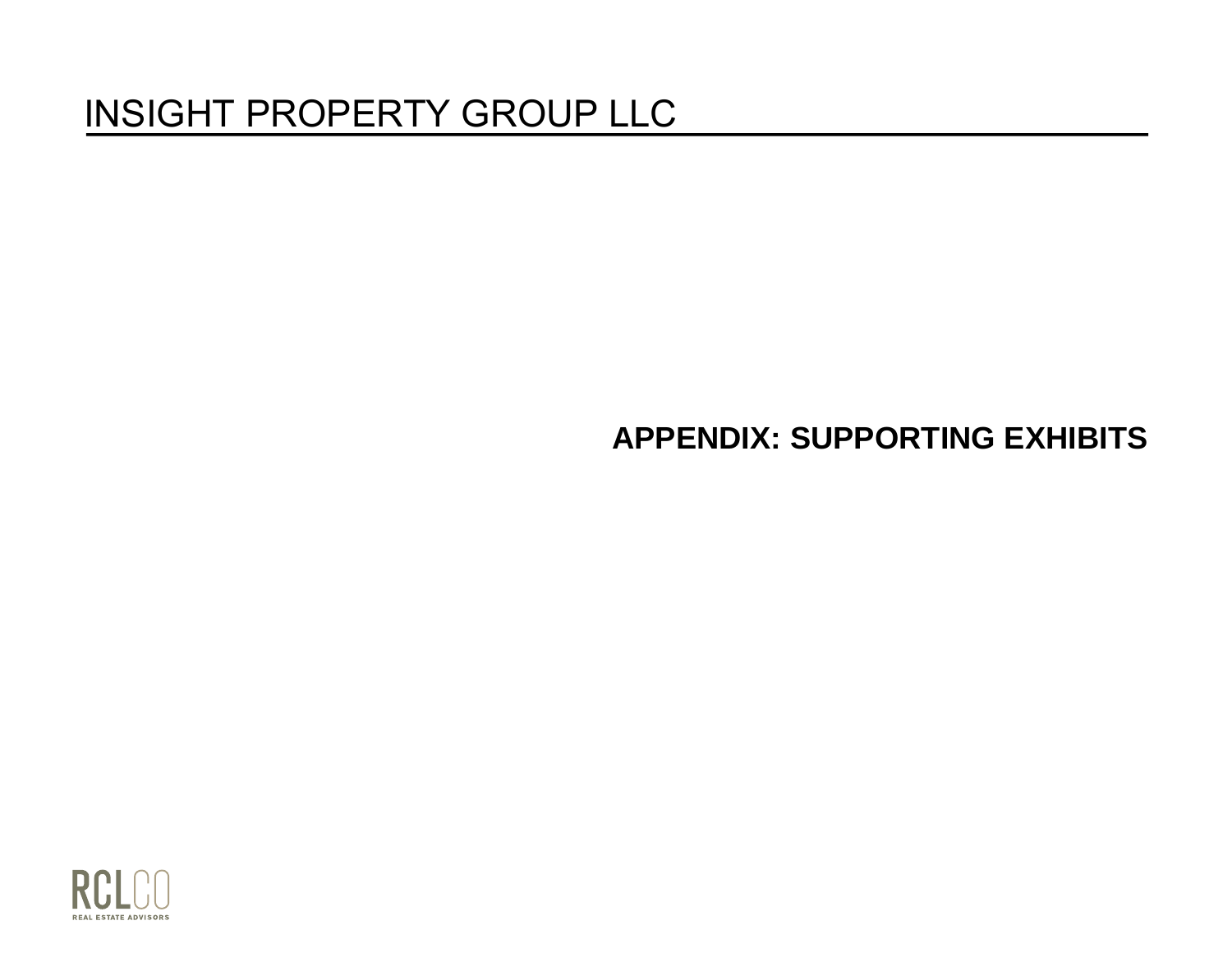### **LIST OF EXHIBITS**

- *Exhibit 1* Net Fiscal Impact Summary; Broad & Washington; 2017-2036
- *Exhibit 2* Total Revenues and Expenditures by Year; Broad & Washington; 2017-2036
- *Exhibit 3* Cumulative Net Fiscal Impact; Broad & Washington; 2017-2036
- *Exhibit 4* Assumptions; Falls Church, Virginia; 2016
- *Exhibit 5* Fiscal Impact Analysis Broad & Washington; City of Falls Church; 2015-2034
- *Exhibit 6* Allocation of City Revenues General Fund; Falls Church, Virginia
- *Exhibit 7* Allocation of City Expenditures; Falls Church, Virginia
- *Exhibit 8* Calculation of Student Generation Rates



Page i L4-13440.02 October 11, 2017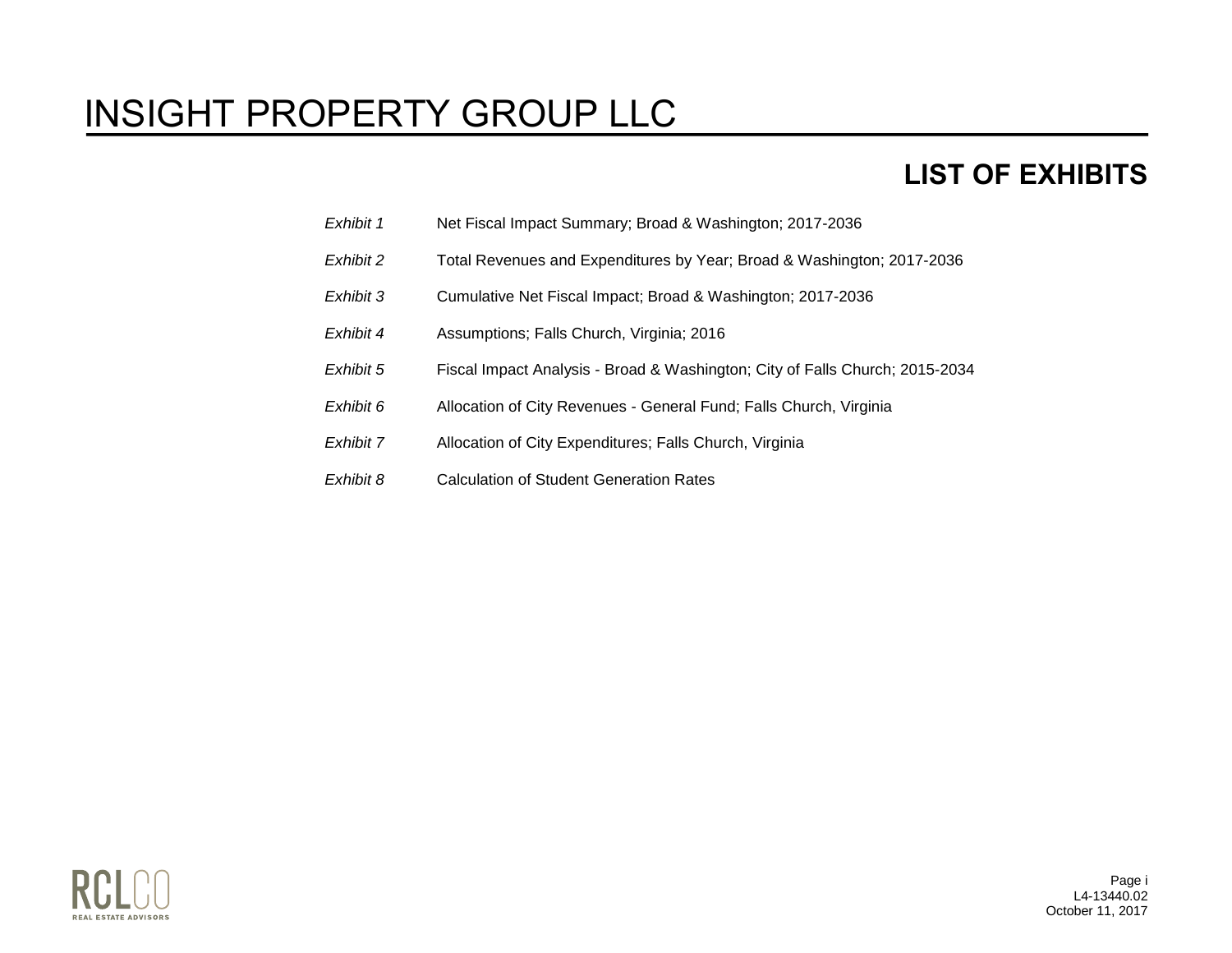#### *Exhibit 1*

#### **NET FISCAL IMPACT SUMMARY BROAD & WASHINGTON 2017-2036**

| <b>City of Falls Church</b>   |              |                     |
|-------------------------------|--------------|---------------------|
| <b>ESTIMATED REVENUES</b>     |              | <b>DISTRIBUTION</b> |
| <b>Real Property Tax</b>      | \$31,236,000 | 53%                 |
| Personal Property Tax         | \$3,508,000  | 6%                  |
| Sales Tax                     | \$2,786,000  | 5%                  |
| Meals Tax                     | \$8,164,000  | 14%                 |
| <b>BPOL Tax</b>               | \$1,568,000  | 3%                  |
| Licenses and Permits          | \$540,000    | 1%                  |
| Miscellaneous Revenues        | \$10.587.000 | 18%                 |
| Total                         | \$58,388,000 | 100%                |
| <b>ESTIMATED EXPENDITURES</b> |              |                     |
| <b>Total Expenditures</b>     | \$22,718,000 |                     |
| <b>Net Fiscal Impact</b>      | \$35,670,000 |                     |



*Exhibit 1* L4-13440.02 Printed: 10/11/2017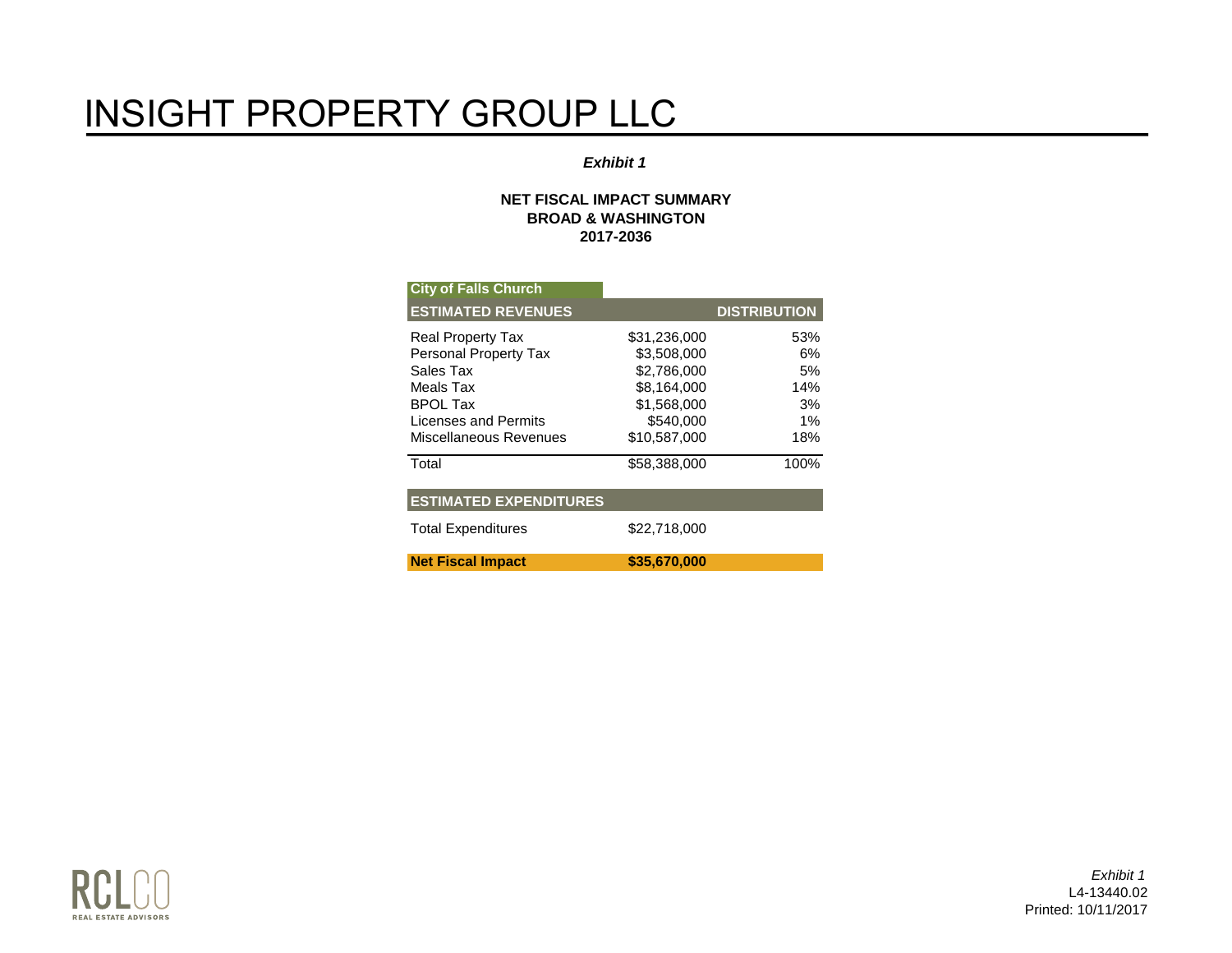#### *Exhibit 2*

#### **TOTAL REVENUES AND EXPENDITURES BY YEAR BROAD & WASHINGTON 2017-2036**

|              | <b>Total Revenues</b> | <b>Total</b><br><b>Expenditures</b> | <b>Net Fiscal</b><br><b>Impact</b> | <b>Cumulative Net</b><br><b>Fiscal Impact</b> |
|--------------|-----------------------|-------------------------------------|------------------------------------|-----------------------------------------------|
|              |                       |                                     |                                    |                                               |
| 2017         | \$144,000             | \$0                                 | \$144,000                          | \$144,000                                     |
| 2018         | \$117,000             | \$0                                 | \$117,000                          | \$262,000                                     |
| 2019         | \$615,000             | \$0                                 | \$615,000                          | \$877,000                                     |
| 2020         | \$252,000             | \$0                                 | \$252,000                          | \$1,129,000                                   |
| 2021         | \$1,731,000           | \$654,000                           | \$1,077,000                        | \$2,206,000                                   |
| 2022         | \$2,985,000           | \$1,230,000                         | \$1,755,000                        | \$3,960,000                                   |
| 2023         | \$3,181,000           | \$1,261,000                         | \$1,920,000                        | \$5,880,000                                   |
| 2024         | \$3,260,000           | \$1,293,000                         | \$1,967,000                        | \$7,848,000                                   |
| 2025         | \$3,342,000           | \$1,325,000                         | \$2,017,000                        | \$9,864,000                                   |
| 2026         | \$3,425,000           | \$1,358,000                         | \$2,067,000                        | \$11,932,000                                  |
| 2027         | \$3,511,000           | \$1,392,000                         | \$2,119,000                        | \$14,051,000                                  |
| 2028         | \$3,599,000           | \$1,427,000                         | \$2,172,000                        | \$16,223,000                                  |
| 2029         | \$3,689,000           | \$1,463,000                         | \$2,226,000                        | \$18,449,000                                  |
| 2030         | \$3,781,000           | \$1,499,000                         | \$2,282,000                        | \$20,731,000                                  |
| 2031         | \$3,875,000           | \$1,537,000                         | \$2,338,000                        | \$23,069,000                                  |
| 2032         | \$3,972,000           | \$1,575,000                         | \$2,397,000                        | \$25,467,000                                  |
| 2033         | \$4,072,000           | \$1,614,000                         | \$2,458,000                        | \$27,924,000                                  |
| 2034         | \$4,173,000           | \$1,655,000                         | \$2,518,000                        | \$30,442,000                                  |
| 2035         | \$4,278,000           | \$1,696,000                         | \$2,582,000                        | \$33,024,000                                  |
| 2036         | \$4,385,000           | \$1,739,000                         | \$2,646,000                        | \$35,670,000                                  |
|              |                       |                                     |                                    |                                               |
| <b>TOTAL</b> | \$58,388,000          | \$22,718,000                        | \$35,670,000                       |                                               |

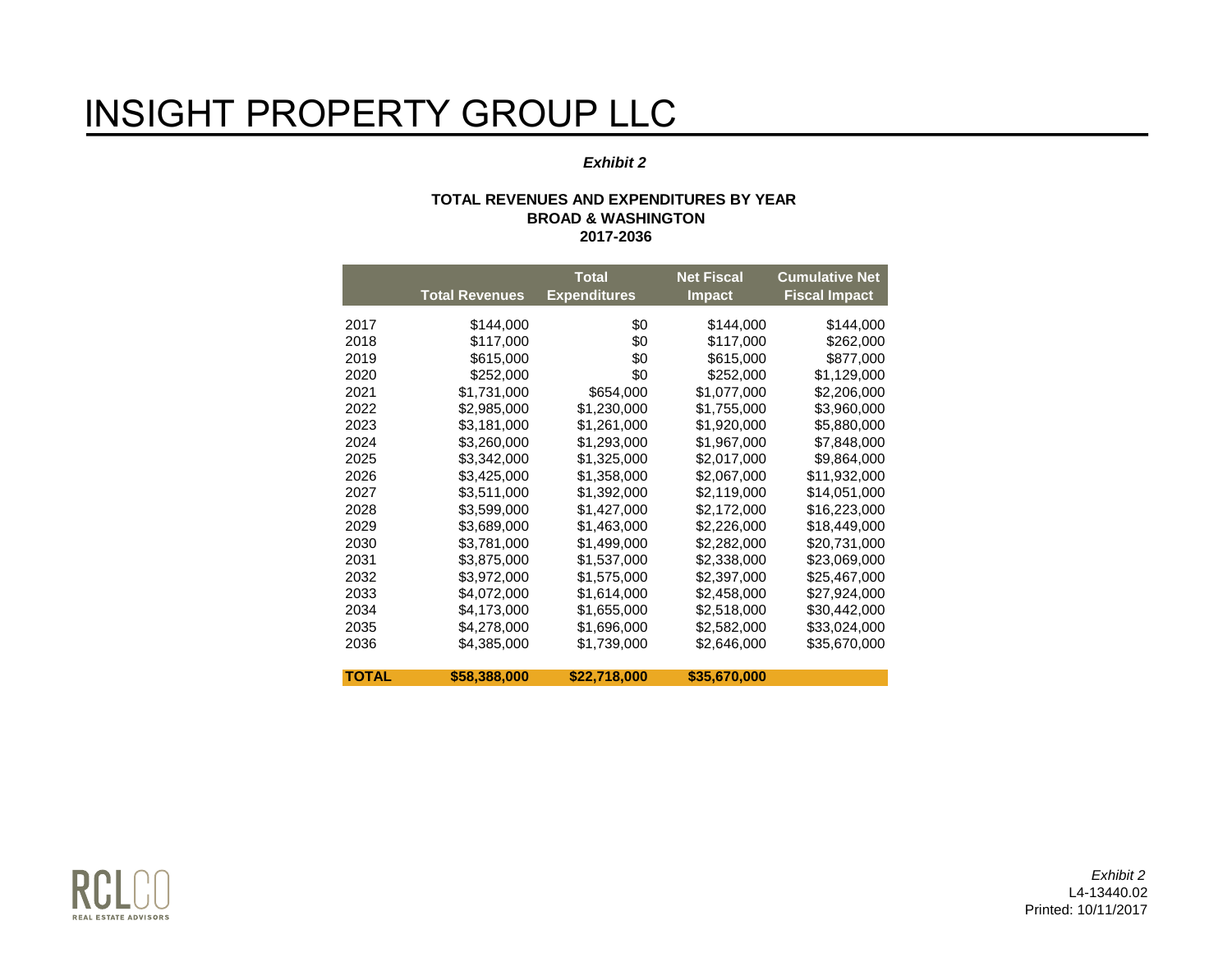#### *Exhibit 3*

**CUMULATIVE NET FISCAL IMPACT BROAD & WASHINGTON 2017-2036**





*Exhibit 3* L4-13440.02 Printed: 10/11/2017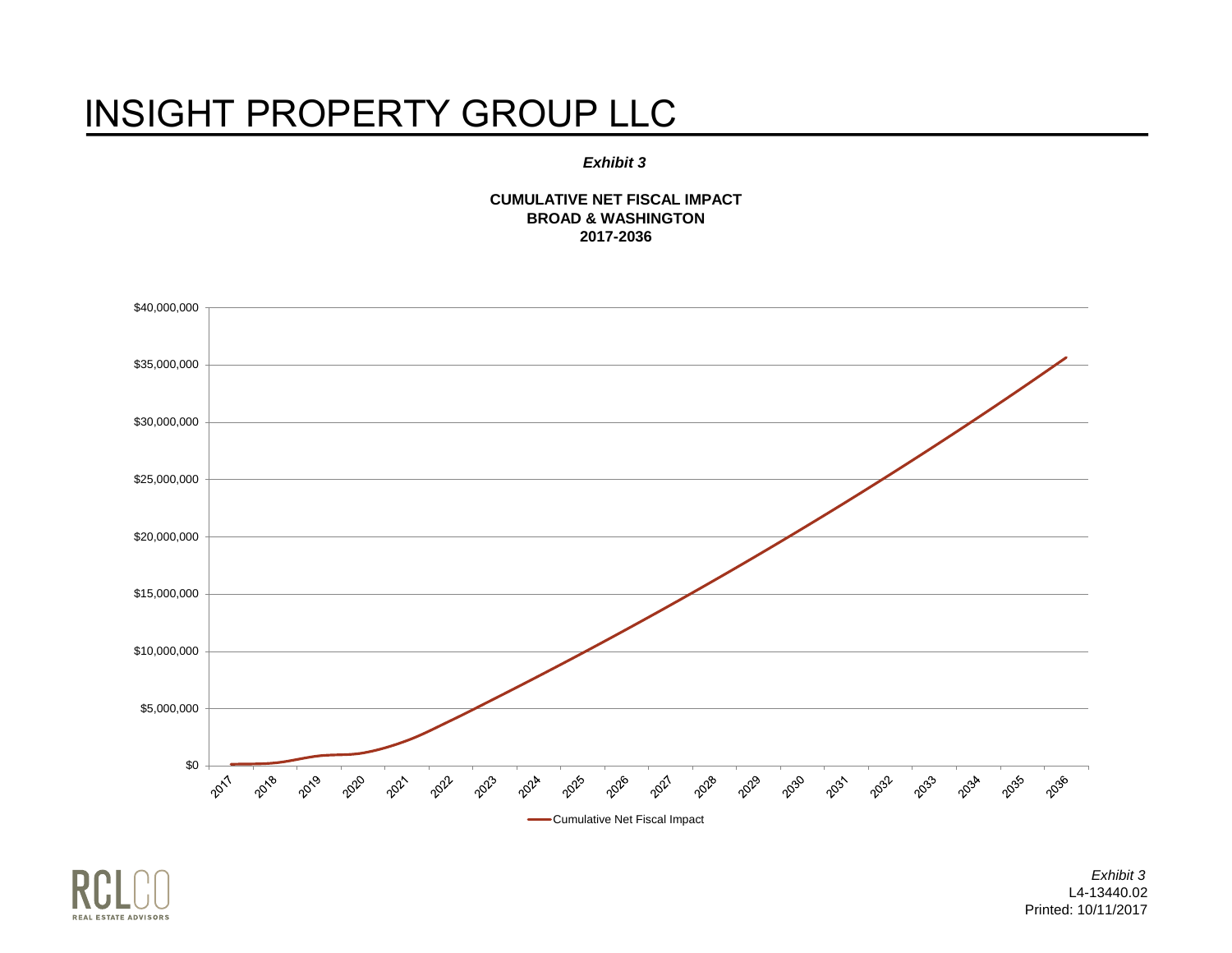#### *Exhibit 4*

#### **ASSUMPTIONS FALLS CHURCH, VIRGINIA 2016**

| <b>ASSUMPTION</b>                                                                         |                                                                    | <b>SOURCE</b>                                                        | <b>DEVELOPMENT PROGRAM</b>                                 |                  |                    | <b>SOURCE</b>               |               |
|-------------------------------------------------------------------------------------------|--------------------------------------------------------------------|----------------------------------------------------------------------|------------------------------------------------------------|------------------|--------------------|-----------------------------|---------------|
| <b>Inflation Rate</b>                                                                     | 2.5%                                                               | <b>RCLCO</b>                                                         | <b>Residential Units</b>                                   |                  | Avg. Rent per Unit |                             |               |
|                                                                                           |                                                                    |                                                                      | Studio<br>$1-BR$                                           | 33               |                    |                             |               |
| <b>Real Property Taxes</b><br>Real Property Tax Rate                                      | \$1.315 per \$100 AV                                               | Falls Church Tax Rate eff. Dec. 2015                                 | 1-BR Den                                                   | 145<br>20        |                    |                             |               |
| Site's Current Assessed Land Value                                                        | \$8,121,300                                                        | Assessment Database                                                  | 2-BR                                                       | 82               |                    |                             |               |
| Est. Property Value per Unit                                                              | \$264,500                                                          | City Model and Client Financials                                     | 2-BR Den                                                   | 15               |                    |                             |               |
|                                                                                           |                                                                    |                                                                      | 3-BR                                                       | $\mathbf 0$      |                    |                             |               |
| <b>Personal Property Taxes</b><br>Personal Property Tax Rate                              | \$5.00 per \$100 AV                                                | Falls Church FY 2015 Tax Rates                                       | Total<br>Assessed Value per Unit                           | 295<br>\$264,500 | \$2,187            | Client<br>City Model        |               |
|                                                                                           |                                                                    |                                                                      | <b>Stabilized Occupancy</b>                                | 95%              |                    |                             |               |
|                                                                                           |                                                                    |                                                                      | Lease-Up Pace per Month                                    | 16               |                    |                             |               |
|                                                                                           |                                                                    |                                                                      | Total Restaurant/Retail:                                   | 21,300 SF        | <b>Rent per SF</b> |                             |               |
|                                                                                           |                                                                    |                                                                      | Restaurant                                                 | 13,800 SF        |                    | \$45 Client                 |               |
|                                                                                           |                                                                    |                                                                      | <b>Other Retail</b>                                        | 1,500 SF         |                    | \$40 Client                 | Excl. theater |
|                                                                                           |                                                                    |                                                                      | <b>Specialty Market</b>                                    | 6,000 SF         |                    | \$27 Client                 |               |
| <b>BPOL</b><br>BPOL Tax Rate: Rental by Owner - Commercia \$0.52 per \$100 Gross Receipts |                                                                    | Falls Church FY 2016 Tax Rates                                       | Office                                                     | 66,700 SF        |                    | \$29 Client                 |               |
| BPOL Tax Rate: Rental by Owner - Residential \$0.38 per \$100 Gross Receipts              |                                                                    | Falls Church FY 2016 Tax Rates                                       | Retail Avg. Assessed Value per SF                          | \$614            |                    | City Model                  |               |
| BPOL Tax Rate: Repair & Personal Service                                                  | \$0.36 per \$100 Gross Receipts                                    | Falls Church FY 2016 Tax Rates                                       | Office Avg. Assessed Value per SF                          | \$275            |                    | <b>City Model</b>           |               |
| <b>BPOL Tax Rate: Wholesale</b>                                                           | \$0.08 per \$100 Gross Receipts                                    | Falls Church FY 2016 Tax Rates                                       | <b>Hard Construction Cost</b>                              | \$84,000,000     |                    | Client                      |               |
| <b>BPOL Tax Rate: Public Utilities</b>                                                    | \$0.50 per \$100 Gross Receipts                                    | Falls Church FY 2016 Tax Rates                                       |                                                            |                  |                    |                             |               |
| <b>BPOL Tax Rate: Professional Services</b><br><b>BPOL Tax Rate: Retail Sales</b>         | \$0.52 per \$100 Gross Receipts<br>\$0.19 per \$100 Gross Receipts | Falls Church FY 2016 Tax Rates<br>Falls Church FY 2016 Tax Rates     | Specialty Market Sales per SF<br>Other Retail Sales per SF | \$375<br>\$435   |                    | <b>City Model</b><br>Client |               |
| <b>BPOL Tax Rate: Contracting Services</b>                                                | \$0.16 per \$100 Gross Receipts                                    | Falls Church FY 2016 Tax Rates                                       | Restaurant Sales per SF                                    | \$643            |                    | Client                      |               |
| <b>BPOL Tax Rate: Specialized Occupations</b>                                             | \$0.36 per \$100 Gross Receipts                                    | Falls Church FY 2016 Tax Rates                                       | <b>SF/FTE Grocery Employees</b>                            | 500              |                    | <b>RCLCO</b>                |               |
|                                                                                           |                                                                    |                                                                      | SF/FTE Rest./Other Retail Empl.                            | 394              |                    | City Model                  |               |
| <b>State/Shared Tax</b>                                                                   |                                                                    |                                                                      | SF/FTE Office Empl.                                        | 256              |                    | <b>City Model</b>           |               |
| Sales and Use Tax<br><b>Restaurant Food Tax</b>                                           | 1.00%<br>4.00%                                                     | Falls Church FY 2016 Tax Rates<br>Falls Church FY 2016 Tax Rates     | Meals as % of Grocery Sales<br>Licenses & Permits          | 10%              |                    | <b>RCLCO</b><br>Client      |               |
|                                                                                           |                                                                    |                                                                      | 2017                                                       | \$35,000         |                    |                             |               |
| <b>Misc. Revenues</b>                                                                     |                                                                    |                                                                      | 2018                                                       | \$5,000          |                    |                             |               |
| Per Resident (Excl. Personal Property Tax)                                                | \$772                                                              | See Exhibit 6                                                        | 2019                                                       | \$500,000        |                    |                             |               |
| Per Employee (Excl. Personal Prop. Tax)                                                   | \$392                                                              | See Exhibit 6                                                        |                                                            |                  |                    |                             |               |
| <b>Operating Expenditures</b>                                                             |                                                                    |                                                                      |                                                            |                  |                    |                             |               |
| Per Resident                                                                              | \$1,096                                                            | See Exhibit 7                                                        |                                                            |                  |                    |                             |               |
| Per Employee                                                                              | \$340                                                              | See Exhibit 7                                                        |                                                            |                  |                    |                             |               |
| Overall Persons per Unit                                                                  | 1.64                                                               | <b>City Model</b>                                                    |                                                            |                  |                    |                             |               |
| <b>Pupils per Unit</b>                                                                    |                                                                    |                                                                      |                                                            |                  |                    |                             |               |
| <b>Studios</b>                                                                            | 0.000                                                              | See Exhibit 8 based on City Data                                     |                                                            |                  |                    |                             |               |
| 1-Bedrooms                                                                                | 0.019                                                              | See Exhibit 8 based on City Data                                     |                                                            |                  |                    |                             |               |
| 1-Bedroom Den                                                                             | 0.167                                                              | See Exhibit 8 based on City Data                                     |                                                            |                  |                    |                             |               |
| 2-Bedrooms                                                                                | 0.352                                                              | See Exhibit 8 based on City Data                                     |                                                            |                  |                    |                             |               |
| 2-Bedroom-Den<br>3-Bedrooms                                                               | 0.714<br>1.320                                                     | See Exhibit 8 based on City Data<br>See Exhibit 8 based on City Data |                                                            |                  |                    |                             |               |
| Overall Avg. per Unit                                                                     | 0.155                                                              | <b>Weighted Average</b>                                              |                                                            |                  |                    |                             |               |

REAL ESTATE ADVISORS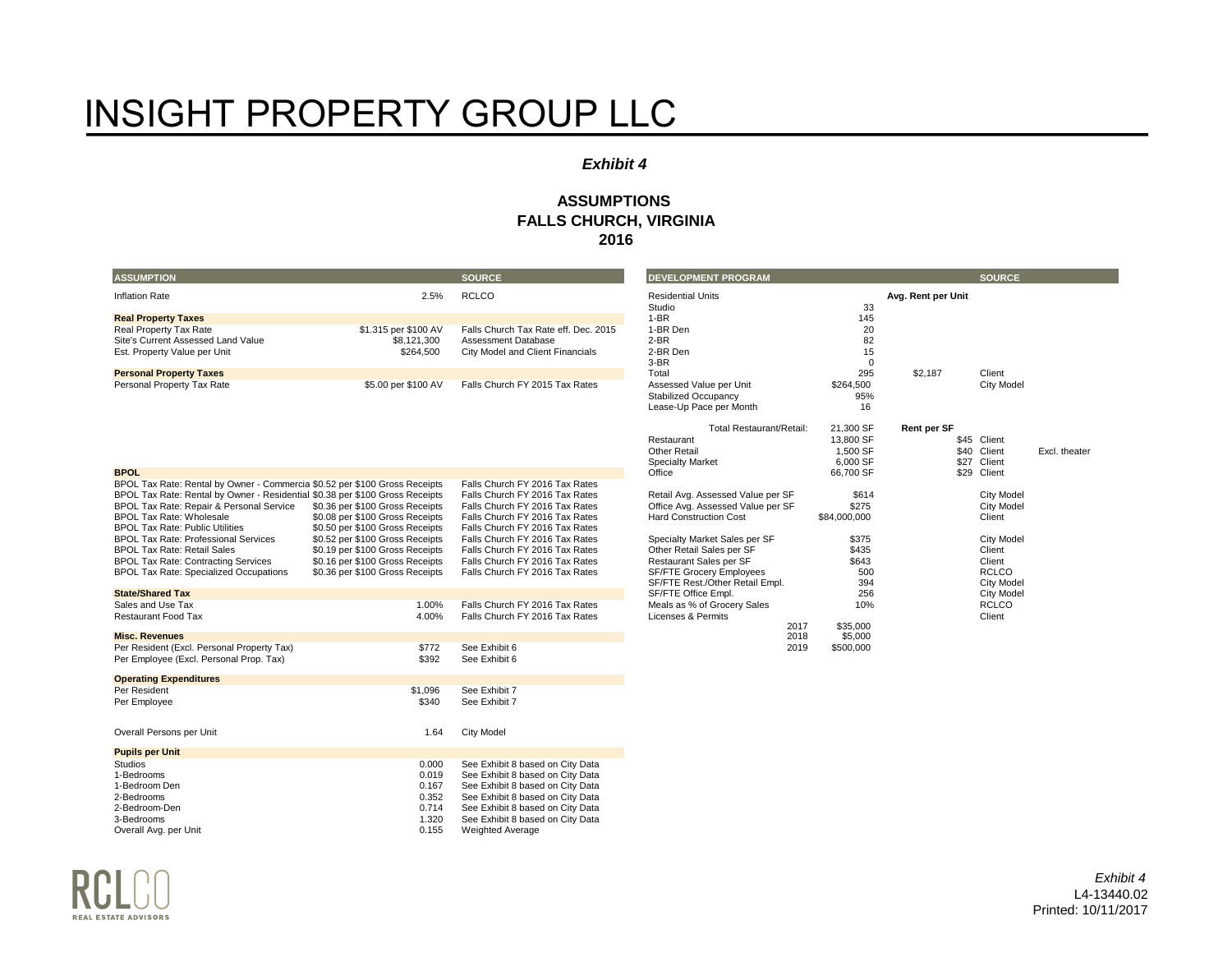#### *Exhibit 5*

| Year                                                                                                                                                                                        | <b>Assumption</b>                | 2016                                | 2017                                | 2018                                | 2019                                | 2020                                | 2021                                              | 2022                                                | 2023                                                | 2024                                                | 2025                                                |
|---------------------------------------------------------------------------------------------------------------------------------------------------------------------------------------------|----------------------------------|-------------------------------------|-------------------------------------|-------------------------------------|-------------------------------------|-------------------------------------|---------------------------------------------------|-----------------------------------------------------|-----------------------------------------------------|-----------------------------------------------------|-----------------------------------------------------|
| Inflation                                                                                                                                                                                   | 2.50%                            | 1.000                               | 1.025                               | 1.051                               | 1.077                               | 1.104                               | 1.131                                             | 1.160                                               | 1.189                                               | 1.218                                               | 1.249                                               |
| Undeveloped Site Value                                                                                                                                                                      | \$8,121,300                      | \$8,121,300                         | \$8,324,333                         | \$8,532,441                         | \$8,745,752                         | \$8,964,396                         | \$0                                               | \$0                                                 | \$0                                                 | \$0                                                 | \$0                                                 |
| Average Value per Residential Unit                                                                                                                                                          | \$264.500                        | \$264.500                           | \$271.113                           | \$277,890                           | \$284.838                           | \$291.959                           | \$299.257                                         | \$306.739                                           | \$314,407                                           | \$322.268                                           | \$330.324                                           |
| Average Value per Retail SF                                                                                                                                                                 | \$614                            | \$614                               | \$630                               | \$646                               | \$662                               | \$678                               | \$695                                             | \$713                                               | \$730                                               | \$749                                               | \$767                                               |
| Average Value per Office SF                                                                                                                                                                 | \$275                            | \$275                               | \$282                               | \$289                               | \$296                               | \$304                               | \$311                                             | \$319                                               | \$327                                               | \$335                                               | \$343                                               |
| New Apartments                                                                                                                                                                              | 295                              | $\mathbf 0$                         | $\mathbf 0$                         | $^{\circ}$                          | $\mathbf 0$                         | $^{\circ}$                          | 97                                                | 198                                                 | $\mathbf 0$                                         | $^{\circ}$                                          | $\Omega$                                            |
| <b>Cumulative Apartments</b>                                                                                                                                                                | 295                              | $\Omega$                            | $\Omega$                            | $\Omega$                            | $\Omega$                            | $\Omega$                            | 97                                                | 295                                                 | 295                                                 | 295                                                 | 295                                                 |
| Apartment Occupancy                                                                                                                                                                         | Stabilized Occupancy<br>95%      |                                     |                                     |                                     |                                     |                                     | 95%                                               | 95%                                                 | 95%                                                 | 95%                                                 | 95%                                                 |
| Occupied Apartments                                                                                                                                                                         |                                  | $\Omega$                            | $\mathsf 0$                         | $\mathbf 0$                         | $\Omega$                            | $\mathbf 0$                         | 92                                                | 280                                                 | 280                                                 | 280                                                 | 280                                                 |
| <b>New Specialty Market</b>                                                                                                                                                                 | Square Feet                      | $\mathbf 0$                         | $\mathbf 0$                         | $\mathbf 0$                         | 0                                   | $\mathbf 0$                         | 6.000                                             | $\Omega$                                            | $\Omega$                                            | $^{\circ}$                                          | $\Omega$                                            |
| <b>Cumulative Grocery</b>                                                                                                                                                                   | 6,000                            | $\Omega$                            | $\mathbf 0$                         | $\Omega$                            | $\Omega$                            | $\mathbf 0$                         | 6,000                                             | 6,000                                               | 6,000                                               | 6,000                                               | 6,000                                               |
| New Restaurant                                                                                                                                                                              | 13,800                           | $\Omega$                            | $\mathbf 0$                         | $\mathbf 0$                         | $\Omega$                            | $\mathbf 0$                         | 13,800                                            | $\Omega$                                            | $\Omega$                                            | $^{\circ}$                                          | $\Omega$                                            |
| <b>Cumulative New Restaurant</b>                                                                                                                                                            |                                  | $\Omega$                            | $\mathbf 0$                         | $\mathbf 0$                         | $\Omega$                            | $\mathbf 0$                         | 13,800                                            | 13,800                                              | 13,800                                              | 13,800                                              | 13,800                                              |
| New Other Retail                                                                                                                                                                            | 1,500                            | $\Omega$                            | $\Omega$                            | $\Omega$                            | $\Omega$                            | $\mathbf 0$                         | 1,500                                             | $\Omega$                                            | $\mathbf 0$                                         | $^{\circ}$                                          | $\Omega$                                            |
| <b>Cumulative Other Retail</b>                                                                                                                                                              | 1,500                            | $\Omega$                            | $\mathbf 0$                         | $\Omega$                            | $\Omega$                            | $\mathbf 0$                         | 1.500                                             | 1,500                                               | 1,500                                               | 1,500                                               | 1,500                                               |
| New Office                                                                                                                                                                                  | 66,700                           | $\mathbf 0$                         | $\mathsf 0$                         | $\mathbf 0$                         | $\Omega$                            | $\mathbf 0$                         | 66,700                                            | $^{\circ}$                                          | $\mathbf 0$                                         | $^{\circ}$                                          | $\Omega$                                            |
| <b>Cumulative New Office</b>                                                                                                                                                                | 66,700                           | $\Omega$                            | $\mathbf 0$                         | $\Omega$                            | $\Omega$                            | $^{\circ}$                          | 66,700                                            | 66,700                                              | 66,700                                              | 66,700                                              | 66,700                                              |
| <b>Real Property Tax</b><br><b>Total Assessed Real Property Value</b><br>Real Property Tax Revenue                                                                                          | \$1.315 per \$100 AV             | \$8,121,300<br>\$106,795            | \$8,324,333<br>\$109,465            | \$8,532,441<br>\$112,202            | \$8,745,752<br>\$115,007            | \$8,964,396<br>\$117,882            | \$64,588,474<br>\$849,338                         | \$126,937,490<br>\$1,669,228                        | \$130,110,927<br>\$1,710,959                        | \$133,363,701<br>\$1,753,733                        | \$136,697,793<br>\$1,797.576                        |
| <b>Personal Property Tax</b><br>Non-Resid. Personal Property Tax<br>Residential Personal Property Tax<br><b>Total Personal Property Tax</b>                                                 | \$72<br>\$323 per Resident       | \$0<br>\$0                          | \$0<br>\$0<br>\$0                   | \$0<br>\$0<br>\$0                   | \$0<br>\$0<br>\$0                   | \$0<br>\$0<br>\$0                   | \$25,309<br>\$58,178<br>\$0                       | \$25,942<br>\$181,358<br>\$83,488                   | \$26,590<br>\$185,892<br>\$207,300                  | \$27,255<br>\$190,539<br>\$212,482                  | \$27,937<br>\$195,303<br>\$217,794                  |
| <b>Sales and Meals Tax</b><br>Est. Avg. HH Income of Residents<br>Res. Retail Spending as % of Income<br><b>Total Retail Spending by Residents</b><br>Spending Off-site and in Falls Church | \$105,000<br>16.3%<br>20%        | \$105,000<br>\$17,165<br>\$0<br>\$0 | \$107,625<br>\$17,594<br>\$0<br>\$0 | \$110,316<br>\$18,034<br>\$0<br>\$0 | \$113,074<br>\$18,485<br>\$0<br>\$0 | \$115,900<br>\$18,947<br>\$0<br>\$0 | \$118,798<br>\$19,420<br>\$1,789,584<br>\$357,917 | \$121,768<br>\$19,906<br>\$5,578,613<br>\$1,115,723 | \$124,812<br>\$20,403<br>\$5,718,079<br>\$1,143,616 | \$127.932<br>\$20.914<br>\$5,861,031<br>\$1,172,206 | \$131.131<br>\$21.436<br>\$6,007,556<br>\$1,201,511 |
| Res. Restaurant Spending as % of Income<br>Total Res. Restaurant Spending<br>Restaurant Spending in Falls Church<br><b>Restaurant Tax Revenue</b>                                           | 3.7%<br>20%<br>4%                | \$3,872<br>\$0<br>\$0<br>\$0        | \$3,969<br>\$0<br>\$0<br>\$0        | \$4,068<br>\$0<br>\$0<br>\$0        | \$4.169<br>\$0<br>\$0<br>\$0        | \$4,274<br>\$0<br>\$0<br>\$0        | \$4,381<br>\$403,667<br>\$80,733<br>\$3,229       | \$4,490<br>\$1,258,338<br>\$251,668<br>\$10,067     | \$4,602<br>\$1,289,796<br>\$257,959<br>\$10,318     | \$4,717<br>\$1,322,041<br>\$264,408<br>\$10,576     | \$4.835<br>\$1,355,092<br>\$271,018<br>\$10,841     |
| Specialty Market Sales per SF                                                                                                                                                               | \$375                            | \$375                               | \$384                               | \$394                               | \$404                               | \$414                               | \$424                                             | \$435                                               | \$446                                               | \$457                                               | \$468                                               |
| Grocery Sales                                                                                                                                                                               |                                  | \$0                                 | \$0                                 | \$0                                 | \$0                                 | \$0                                 | \$2,545,668                                       | \$2,609,310                                         | \$2,674,543                                         | \$2,741,407                                         | \$2,809,942                                         |
| Other Retail Sales per SF                                                                                                                                                                   | \$435                            | \$435                               | \$446                               | \$457                               | \$468                               | \$480                               | \$492                                             | \$504                                               | \$517                                               | \$530                                               | \$543                                               |
| <b>Retail Sales</b>                                                                                                                                                                         |                                  | \$0                                 | \$0                                 | \$0                                 | \$0                                 | \$0                                 | \$738,244                                         | \$756,700                                           | \$775,617                                           | \$795,008                                           | \$814,883                                           |
| Restaurant Sales per SF                                                                                                                                                                     | \$643                            | \$643                               | \$659                               | \$676                               | \$692                               | \$710                               | \$727                                             | \$746                                               | \$764                                               | \$783                                               | \$803                                               |
| <b>Restaurant Sales</b>                                                                                                                                                                     |                                  | \$0                                 | \$0                                 | \$0                                 | \$0                                 | \$0                                 | \$10,039,438                                      | \$10,290,424                                        | \$10,547,684                                        | \$10,811,376                                        | \$11,081,661                                        |
| <b>Total Taxable Retail Sales</b>                                                                                                                                                           | 10%                              | \$0                                 | \$0                                 | \$0                                 | \$0                                 | \$0                                 | \$13,681,267                                      | \$14,772,156                                        | \$15,141,460                                        | \$15,519,997                                        | \$15,907,997                                        |
| Total Taxable Restaurant Sales Incl. Groc@                                                                                                                                                  |                                  | \$0                                 | \$0                                 | \$0                                 | \$0                                 | \$0                                 | \$10,374,738                                      | \$10,803,022                                        | \$11,073,098                                        | \$11,349,925                                        | \$11,633,673                                        |
| <b>Total Sales Tax Revenue</b><br><b>Total Meals Tax Revenue</b>                                                                                                                            | Sales Tax Rate<br>1.00%<br>4.00% | \$0<br>\$0                          | \$0<br>\$0                          | \$0<br>\$0                          | \$0<br>\$0                          | \$0<br>\$0                          | \$136,813<br>\$414,990                            | \$147,722<br>\$432,121                              | \$151,415<br>\$442.924                              | \$155,200<br>\$453.997                              | \$159,080<br>\$465.347                              |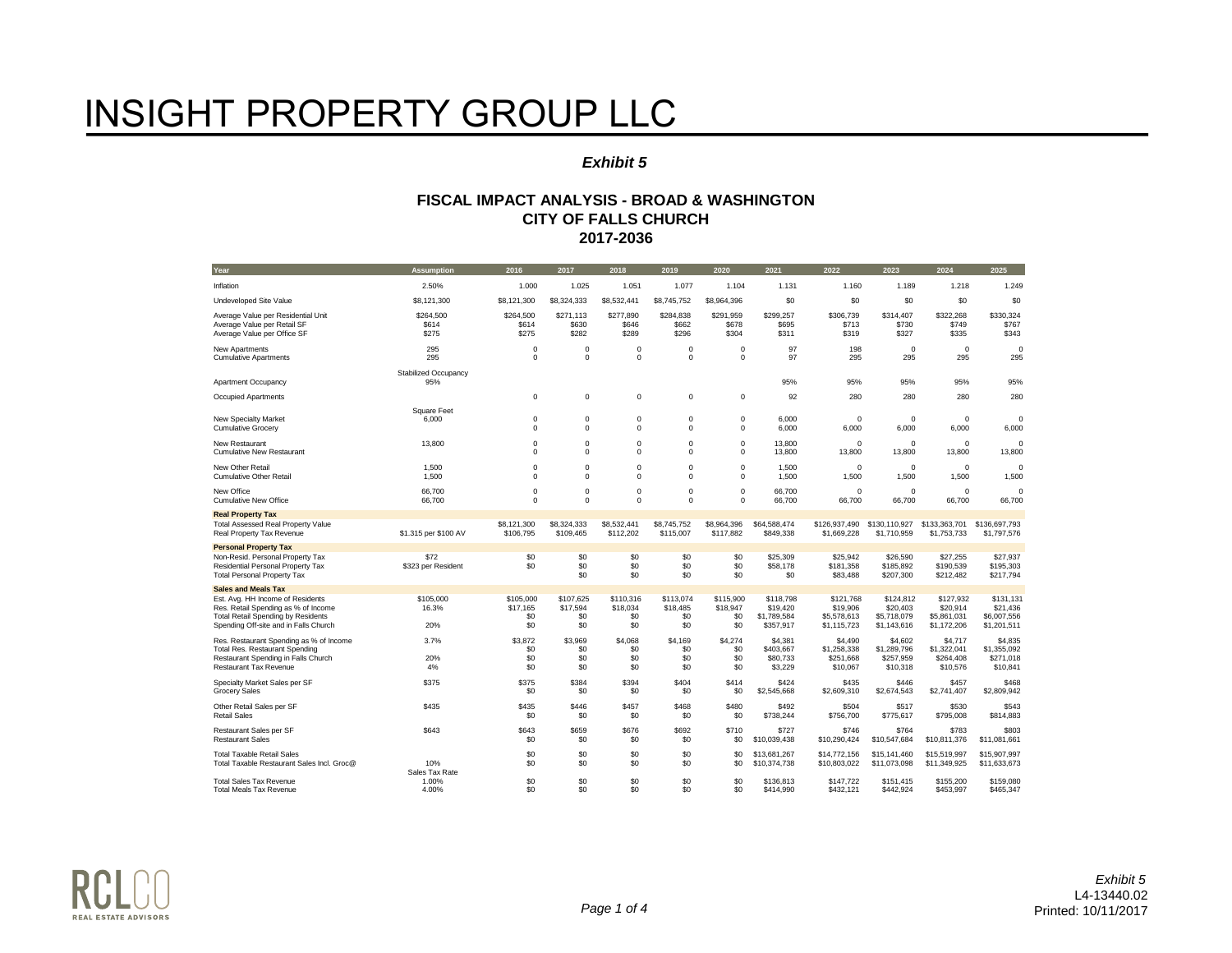#### *Exhibit 5*

| Year                                                | <b>Assumption</b>               | 2016       | 2017        | 2018       | 2019        | 2020             | 2021                  | 2022                  | 2023                  | 2024                  | 2025                  |
|-----------------------------------------------------|---------------------------------|------------|-------------|------------|-------------|------------------|-----------------------|-----------------------|-----------------------|-----------------------|-----------------------|
| <b>BPOL Tax</b>                                     |                                 |            |             |            |             |                  |                       |                       |                       |                       |                       |
| Average Rental Rate per Unit                        | \$2,187                         | \$2,187    | \$2.242     | \$2,298    | \$2,355     | \$2,414          | \$2,474               | \$2,536               | \$2,600               | \$2,665               | \$2,731               |
| Total Revenue (Gross Receipts)                      |                                 | \$0        | \$0         | \$0        | \$0         | \$0              | \$2,736,180           | \$8,529,407           | \$8,742,642           | \$8,961,208           | \$9,185,239           |
| <b>BPOL Rate on Apartment Rental</b>                | \$0.38 per \$100 Gross Receipts | \$0        | \$0         | \$0        | \$0         | \$0              | \$10,397              | \$32,412              | \$33.222              | \$34,053              | \$34,904              |
| Grocery Rental Rate                                 | \$27 per SF                     | \$27       | \$27        | \$27       | \$27        | \$27             | \$27                  | \$27                  | \$27                  | \$27                  | \$27                  |
| Restaurant/Other Retail Rental Rate                 | \$45 per SF                     | \$45       | \$46        | \$47       | \$48        | \$50             | \$51                  | \$52                  | \$53                  | \$55                  | \$56                  |
| Office Rental Rate                                  | \$29 per SF                     | \$29       | \$30        | \$30       | \$31        | \$32             | \$33                  | \$34                  | \$34                  | \$35                  | \$36                  |
| <b>Total Rental Revenue</b>                         |                                 | \$0        | \$0         | \$0        | \$0         | \$0              | \$3,129,457           | \$3,203,644           | \$3,279,685           | \$3,357,627           | \$3,437,518           |
| BPOL Rate on Commercial Landlord Revenue            | \$0.52 per \$100 Gross Receipts | \$0        | \$0         | \$0        | \$0         | \$0              | \$16,273              | \$16,659              | \$17,054              | \$17,460              | \$17,875              |
| Retail Spending in Falls Church                     |                                 | \$0        | \$0         | \$0        | \$0         | \$0              | \$13,681,267          | \$14,772,156          | \$15,141,460          | \$15,519,997          | \$15,907,997          |
| <b>BPOL Rate on Retail Gross Receipts</b>           | \$0.19 per \$100 Gross Receipts | \$0        | \$0         | \$0        | \$0         | \$0              | \$25,994              | \$28,067              | \$28,769              | \$29,488              | \$30,225              |
| <b>Construction Cost</b>                            | \$84,000,000                    | \$0        | \$0         | \$0        | \$0         | \$84,000,000     | \$0                   | \$0                   | \$0                   | \$0                   | \$0                   |
| BPOL Rate on Building/Development                   | \$0.16 per \$100 Gross Receipts | \$0        | \$0         | \$0        | \$0         | \$134,400        | \$0                   | \$0                   | \$0                   | \$0                   | \$0                   |
|                                                     |                                 |            |             |            |             |                  |                       |                       |                       |                       |                       |
| <b>Total BPOL Revenue</b>                           | \$1,567,824                     | \$0        | \$0         | \$0        | \$0         | \$134,400        | \$52,665              | \$77,138              | \$79,045              | \$81,000              | \$83,004              |
| <b>Licenses and Permits</b>                         |                                 |            | \$35,000    | \$5,000    | \$500,000   | \$0              | \$0                   | \$0                   | \$0                   | \$0                   | \$0                   |
| <b>Miscellaneous Revenues</b>                       |                                 |            |             |            |             |                  |                       |                       |                       |                       |                       |
| Per Resident                                        | \$772                           | \$772      | \$792       | \$811      | \$832       | \$852            | \$874                 | \$896                 | \$918                 | \$941                 | \$964                 |
| Per Employee                                        | \$392                           | \$392      | \$402       | \$412      | \$422       | \$433            | \$444                 | \$455                 | \$466                 | \$478                 | \$490                 |
| Residents                                           | 1.64 per Unit                   | $\Omega$   | $\Omega$    | $\Omega$   | $\Omega$    | $\Omega$         | 159                   | 484                   | 484                   | 484                   | 484                   |
| Employees                                           | 311                             | 0          | $\Omega$    | 0          | $\mathbf 0$ | 0                | 311                   | 311                   | 311                   | 311                   | 311                   |
|                                                     |                                 |            |             |            |             |                  |                       |                       |                       |                       |                       |
| <b>Total Miscellaneous Revenues</b>                 |                                 | \$0        | \$0         | \$0        | \$0         | \$0              | \$277,167             | \$574,918             | \$589,291             | \$604,024             | \$619,124             |
| <b>Total Revenues by Source</b>                     | $(2017 - 2036)$                 |            |             |            |             |                  |                       |                       |                       |                       |                       |
| Real Property Tax                                   | \$31,236,367                    | \$106,795  | \$109,465   | \$112,202  | \$115,007   | \$117,882        | \$849,338             | \$1,669,228           | \$1,710,959           | \$1,753,733           | \$1,797,576           |
| Personal Property Tax                               | \$3,507,861                     | \$0        | \$0         | \$0        | \$0         | \$0              | \$0                   | \$83,488              | \$207,300             | \$212,482             | \$217,794             |
| Sales Tax                                           | \$2,785,745                     | \$0        | \$0         | \$0        | \$0         | \$0              | \$136,813             | \$147,722             | \$151,415             | \$155,200             | \$159,080             |
| Meals Tax<br><b>BPOL Tax</b>                        | \$8,163,750<br>\$1,567,824      | \$0<br>\$0 | \$0<br>\$0  | \$0<br>\$0 | \$0<br>\$0  | \$0<br>\$134,400 | \$414,990<br>\$52,665 | \$432,121<br>\$77,138 | \$442,924<br>\$79,045 | \$453,997<br>\$81,000 | \$465,347<br>\$83,004 |
| Licenses and Permits                                | \$540,000                       | \$0        | \$35,000    | \$5,000    | \$500,000   | \$0              | \$0                   | \$0                   | \$0                   | \$0                   | \$0                   |
| Miscellaneous Revenues                              | \$10,586,562                    | \$0        | \$0         | \$0        | \$0         | \$0              | \$277,167             | \$574,918             | \$589,291             | \$604,024             | \$619,124             |
|                                                     |                                 |            |             |            |             |                  |                       |                       |                       |                       |                       |
| <b>Total Revenues</b>                               | \$58,388,110                    | \$106.795  | \$144.465   | \$117.202  | \$615,007   | \$252.282        | \$1.730.973           | \$2.984.614           | \$3.180.933           | \$3.260.436           | \$3.341.926           |
| Expenditures                                        |                                 |            |             |            |             |                  |                       |                       |                       |                       |                       |
| Operating Expenditures per Resident                 | \$340                           | \$340      | \$348       | \$357      | \$366       | \$375            | \$384                 | \$394                 | \$404                 | \$414                 | \$424                 |
| Operating Expenditures per Employee                 | \$1,096                         | \$1,096    | \$1.124     | \$1,152    | \$1.181     | \$1,210          | \$1,241               | \$1,272               | \$1,303               | \$1,336               | \$1,369               |
| <b>Total Non-Educational Operating Expenditures</b> |                                 | \$0        | \$0         | \$0        | \$0         | \$0              | \$447,482             | \$586,582             | \$601,246             | \$616,277             | \$631,684             |
| Avg. Students per Total Apartments                  | 0.155 per Unit                  | 0          | $\mathbf 0$ | $\Omega$   | $^{\circ}$  | $\mathbf{0}$     | 15                    | 46                    | 46                    | 46                    | 46                    |
| <b>Educational Expenditures per Student</b>         | \$12,170                        | \$0        | \$0         | \$0        | \$0         | \$0              | \$206,544             | \$643,853             | \$659,949             | \$676,448             | \$693,359             |
| <b>Total Operating Expenditures</b>                 | \$22.718.089                    | \$0        | \$0         | \$0        | \$0         | \$0              | \$654.026             | \$1.230.435           | \$1.261.195           | \$1.292.725           | \$1.325.043           |
|                                                     |                                 |            |             |            |             |                  |                       |                       |                       |                       |                       |
| <b>Net Fiscal Impact</b>                            | \$35.670.021                    | \$106.795  | \$144.465   | \$117.202  | \$615.007   | \$252.282        | \$1.076.946           | \$1,754,180           | \$1.919.738           | \$1,967.710           | \$2.016.882           |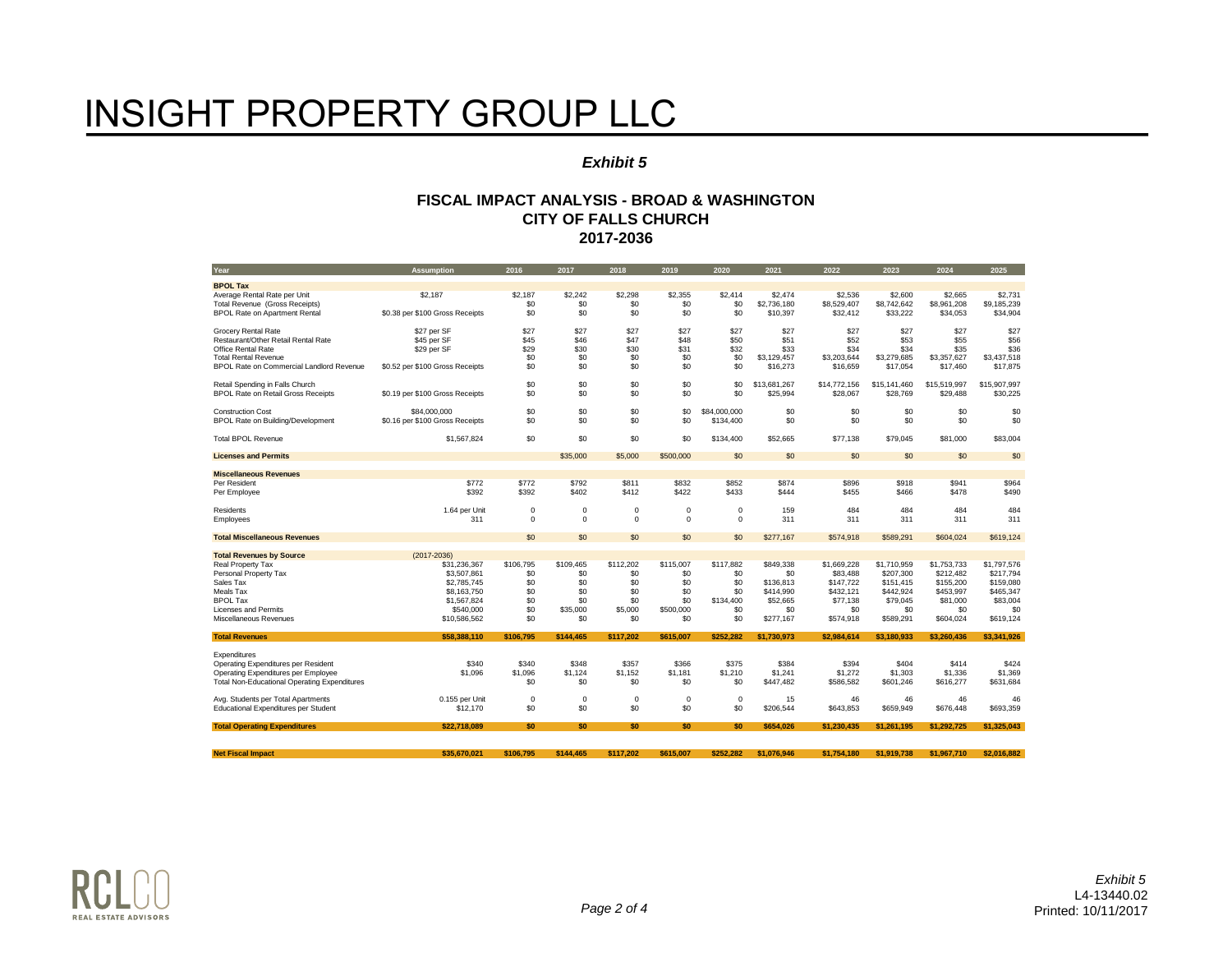#### *Exhibit 5*

| Year                                                                                                                                                          | <b>Assumption</b>           | 2026                                                | 2027                                                | 2028                                                | 2029                                                | 2030                                                | 2031                                                | 2032                                                | 2033                                                | 2034                                                | 2035                                                | 2036                                                |
|---------------------------------------------------------------------------------------------------------------------------------------------------------------|-----------------------------|-----------------------------------------------------|-----------------------------------------------------|-----------------------------------------------------|-----------------------------------------------------|-----------------------------------------------------|-----------------------------------------------------|-----------------------------------------------------|-----------------------------------------------------|-----------------------------------------------------|-----------------------------------------------------|-----------------------------------------------------|
| Inflation                                                                                                                                                     | 2.50%                       | 1.280                                               | 1.312                                               | 1.345                                               | 1.379                                               | 1.413                                               | 1.448                                               | 1.485                                               | 1.522                                               | 1.560                                               | 1.599                                               | 1.639                                               |
| <b>Undeveloped Site Value</b>                                                                                                                                 | \$8,121,300                 | \$0                                                 | \$0                                                 | \$0                                                 | \$0                                                 | \$0                                                 | \$0                                                 | \$0                                                 | \$0                                                 | \$0                                                 | \$0                                                 | \$0                                                 |
| Average Value per Residential Unit                                                                                                                            | \$264.500                   | \$338.582                                           | \$347.047                                           | \$355,723                                           | \$364.616                                           | \$373.732                                           | \$383.075                                           | \$392.652                                           | \$402.468                                           | \$412.530                                           | \$422,843                                           | \$433.414                                           |
| Average Value per Retail SF                                                                                                                                   | \$614                       | \$787                                               | \$806                                               | \$826                                               | \$847                                               | \$868                                               | \$890                                               | \$912                                               | \$935                                               | \$958                                               | \$982                                               | \$1,007                                             |
| Average Value per Office SF                                                                                                                                   | \$275                       | \$352                                               | \$361                                               | \$370                                               | \$379                                               | \$389                                               | \$398                                               | \$408                                               | \$418                                               | \$429                                               | \$440                                               | \$451                                               |
| New Apartments                                                                                                                                                | 295                         | $\Omega$                                            | $^{\circ}$                                          | $^{\circ}$                                          | $^{\circ}$                                          | 0                                                   | $\Omega$                                            | $^{\circ}$                                          | $\Omega$                                            | $\Omega$                                            | $^{\circ}$                                          | $\Omega$                                            |
| <b>Cumulative Apartments</b>                                                                                                                                  | 295                         | 295                                                 | 295                                                 | 295                                                 | 295                                                 | 295                                                 | 295                                                 | 295                                                 | 295                                                 | 295                                                 | 295                                                 | 295                                                 |
| Apartment Occupancy                                                                                                                                           | Stabilized Occupancy<br>95% | 95%                                                 | 95%                                                 | 95%                                                 | 95%                                                 | 95%                                                 | 95%                                                 | 95%                                                 | 95%                                                 | 95%                                                 | 95%                                                 | 95%                                                 |
| Occupied Apartments                                                                                                                                           |                             | 280                                                 | 280                                                 | 280                                                 | 280                                                 | 280                                                 | 280                                                 | 280                                                 | 280                                                 | 280                                                 | 280                                                 | 280                                                 |
| <b>New Specialty Market</b>                                                                                                                                   | <b>Square Feet</b>          | $\Omega$                                            | $\mathbf 0$                                         | $\Omega$                                            | $\Omega$                                            | 0                                                   | $\Omega$                                            | $^{\circ}$                                          | $\Omega$                                            | $\Omega$                                            | $\mathbf 0$                                         | $\Omega$                                            |
| <b>Cumulative Grocery</b>                                                                                                                                     | 6,000                       | 6,000                                               | 6,000                                               | 6,000                                               | 6,000                                               | 6,000                                               | 6,000                                               | 6,000                                               | 6,000                                               | 6,000                                               | 6,000                                               | 6,000                                               |
| <b>New Restaurant</b>                                                                                                                                         | 13,800                      | $\Omega$                                            | $\Omega$                                            | $\Omega$                                            | $\Omega$                                            | $\Omega$                                            | $\Omega$                                            | $\Omega$                                            | $\Omega$                                            | $\Omega$                                            | $\mathbf 0$                                         | $\Omega$                                            |
| <b>Cumulative New Restaurant</b>                                                                                                                              |                             | 13,800                                              | 13,800                                              | 13,800                                              | 13,800                                              | 13,800                                              | 13,800                                              | 13,800                                              | 13,800                                              | 13,800                                              | 13,800                                              | 13,800                                              |
| New Other Retail                                                                                                                                              | 1,500                       | $\Omega$                                            | $\Omega$                                            | $\mathbf 0$                                         | $\Omega$                                            | 0                                                   | $\mathbf 0$                                         | $^{\circ}$                                          | $\Omega$                                            | $\Omega$                                            | $\mathbf 0$                                         | $\Omega$                                            |
| <b>Cumulative Other Retail</b>                                                                                                                                | 1,500                       | 1,500                                               | 1,500                                               | 1,500                                               | 1,500                                               | 1,500                                               | 1,500                                               | 1,500                                               | 1,500                                               | 1,500                                               | 1.500                                               | 1,500                                               |
| New Office                                                                                                                                                    | 66.700                      | $\Omega$                                            | $\Omega$                                            | $\mathbf 0$                                         | $\Omega$                                            | $\mathbf 0$                                         | $\Omega$                                            | $\Omega$                                            | $\Omega$                                            | $\Omega$                                            | $\mathbf 0$                                         | $\Omega$                                            |
| <b>Cumulative New Office</b>                                                                                                                                  | 66.700                      | 66,700                                              | 66.700                                              | 66.700                                              | 66,700                                              | 66.700                                              | 66,700                                              | 66.700                                              | 66.700                                              | 66.700                                              | 66.700                                              | 66.700                                              |
| <b>Real Property Tax</b><br><b>Total Assessed Real Property Value</b><br>Real Property Tax Revenue                                                            | \$1.315 per \$100 AV        | \$140,115,238<br>\$1,842,515                        | \$143,618,119<br>\$1,888,578                        | \$147,208,572<br>\$1,935,793                        | \$150,888,786<br>\$1,984,188                        | \$154,661,006<br>\$2,033,792                        | \$158,527,531<br>\$2,084,637                        | \$162,490,719<br>\$2,136,753                        | \$166,552,987<br>\$2,190,172                        | \$170,716,812<br>\$2,244,926                        | \$174,984,732<br>\$2,301,049                        | \$179,359,351<br>\$2,358,575                        |
| <b>Personal Property Tax</b><br>Non-Resid. Personal Property Tax<br>Residential Personal Property Tax<br><b>Total Personal Property Tax</b>                   | \$72<br>\$323 per Resident  | \$28,635<br>\$200.185<br>\$223,239                  | \$29,351<br>\$205,190<br>\$228,820                  | \$30,085<br>\$210,319<br>\$234,541                  | \$30,837<br>\$215.577<br>\$240,404                  | \$31,608<br>\$220,967<br>\$246,414                  | \$32,398<br>\$226,491<br>\$252,575                  | \$33,208<br>\$232,153<br>\$258,889                  | \$34,038<br>\$237,957<br>\$265,361                  | \$34,889<br>\$243,906<br>\$271,995                  | \$35,761<br>\$250,004<br>\$278,795                  | \$36,655<br>\$256,254<br>\$285,765                  |
| <b>Sales and Meals Tax</b>                                                                                                                                    |                             |                                                     |                                                     |                                                     |                                                     |                                                     |                                                     |                                                     |                                                     |                                                     |                                                     |                                                     |
| Est. Avg. HH Income of Residents<br>Res. Retail Spending as % of Income<br><b>Total Retail Spending by Residents</b><br>Spending Off-site and in Falls Church | \$105,000<br>16.3%<br>20%   | \$134,409<br>\$21,972<br>\$6,157,745<br>\$1,231,549 | \$137.769<br>\$22,522<br>\$6,311,689<br>\$1,262,338 | \$141.213<br>\$23,085<br>\$6,469,481<br>\$1,293,896 | \$144,744<br>\$23,662<br>\$6,631,218<br>\$1,326,244 | \$148,362<br>\$24,253<br>\$6,796,999<br>\$1,359,400 | \$152.071<br>\$24,860<br>\$6,966,924<br>\$1,393,385 | \$155,873<br>\$25,481<br>\$7,141,097<br>\$1,428,219 | \$159,770<br>\$26,118<br>\$7,319,624<br>\$1,463,925 | \$163.764<br>\$26,771<br>\$7,502,615<br>\$1,500,523 | \$167,858<br>\$27,440<br>\$7,690,180<br>\$1,538,036 | \$172.055<br>\$28,126<br>\$7,882,435<br>\$1,576,487 |
| Res. Restaurant Spending as % of Income<br><b>Total Res. Restaurant Spending</b><br>Restaurant Spending in Falls Church<br><b>Restaurant Tax Revenue</b>      | 3.7%<br>20%<br>4%           | \$4,956<br>\$1,388,969<br>\$277,794<br>\$11,112     | \$5,080<br>\$1,423,694<br>\$284,739<br>\$11,390     | \$5,207<br>\$1,459,286<br>\$291,857<br>\$11,674     | \$5,337<br>\$1,495,768<br>\$299,154<br>\$11,966     | \$5,471<br>\$1,533,162<br>\$306,632<br>\$12,265     | \$5,607<br>\$1,571,491<br>\$314,298<br>\$12,572     | \$5.748<br>\$1,610,779<br>\$322,156<br>\$12,886     | \$5,891<br>\$1,651,048<br>\$330,210<br>\$13,208     | \$6,039<br>\$1,692,324<br>\$338,465<br>\$13,539     | \$6,190<br>\$1,734,632<br>\$346,926<br>\$13,877     | \$6.344<br>\$1,777,998<br>\$355,600<br>\$14,224     |
| Specialty Market Sales per SF                                                                                                                                 | \$375                       | \$480                                               | \$492                                               | \$504                                               | \$517                                               | \$530                                               | \$543                                               | \$557                                               | \$571                                               | \$585                                               | \$599                                               | \$614                                               |
| <b>Grocery Sales</b>                                                                                                                                          |                             | \$2,880,190                                         | \$2,952,195                                         | \$3,026,000                                         | \$3,101,650                                         | \$3,179,191                                         | \$3,258,671                                         | \$3,340,138                                         | \$3,423,641                                         | \$3,509,232                                         | \$3,596,963                                         | \$3,686,887                                         |
| Other Retail Sales per SF                                                                                                                                     | \$435                       | \$557                                               | \$571                                               | \$585                                               | \$600                                               | \$615                                               | \$630                                               | \$646                                               | \$662                                               | \$678                                               | \$695                                               | \$713                                               |
| <b>Retail Sales</b>                                                                                                                                           |                             | \$835,255                                           | \$856,137                                           | \$877,540                                           | \$899,478                                           | \$921,965                                           | \$945,015                                           | \$968,640                                           | \$992,856                                           | \$1,017,677                                         | \$1,043,119                                         | \$1,069,197                                         |
| Restaurant Sales per SF                                                                                                                                       | \$643                       | \$823                                               | \$844                                               | \$865                                               | \$886                                               | \$909                                               | \$931                                               | \$955                                               | \$978                                               | \$1,003                                             | \$1,028                                             | \$1,054                                             |
| <b>Restaurant Sales</b>                                                                                                                                       |                             | \$11,358,702                                        | \$11,642,670                                        | \$11,933,736                                        | \$12,232,080                                        | \$12,537,882                                        | \$12,851,329                                        | \$13,172,612                                        | \$13,501,927                                        | \$13,839,476                                        | \$14,185,463                                        | \$14,540,099                                        |
| <b>Total Taxable Retail Sales</b>                                                                                                                             | 10%                         | \$16,305,697                                        | \$16,713,339                                        | \$17,131,173                                        | \$17,559,452                                        | \$17,998,438                                        | \$18,448,399                                        | \$18,909,609                                        | \$19,382,349                                        | \$19,866,908                                        | \$20,363,581                                        | \$20,872,670                                        |
| Total Taxable Restaurant Sales Incl. Groc@                                                                                                                    | Sales Tax Rate              | \$11,924,515                                        | \$12,222,628                                        | \$12,528,194                                        | \$12,841,399                                        | \$13,162,433                                        | \$13,491,494                                        | \$13,828,782                                        | \$14,174,501                                        | \$14,528,864                                        | \$14,892,085                                        | \$15,264,387                                        |
| <b>Total Sales Tax Revenue</b>                                                                                                                                | 1.00%                       | \$163,057                                           | \$167,133                                           | \$171,312                                           | \$175,595                                           | \$179,984                                           | \$184,484                                           | \$189,096                                           | \$193,823                                           | \$198,669                                           | \$203,636                                           | \$208,727                                           |
| <b>Total Meals Tax Revenue</b>                                                                                                                                | 4.00%                       | \$476.981                                           | \$488.905                                           | \$501,128                                           | \$513,656                                           | \$526.497                                           | \$539,660                                           | \$553.151                                           | \$566,980                                           | \$581.155                                           | \$595.683                                           | \$610,575                                           |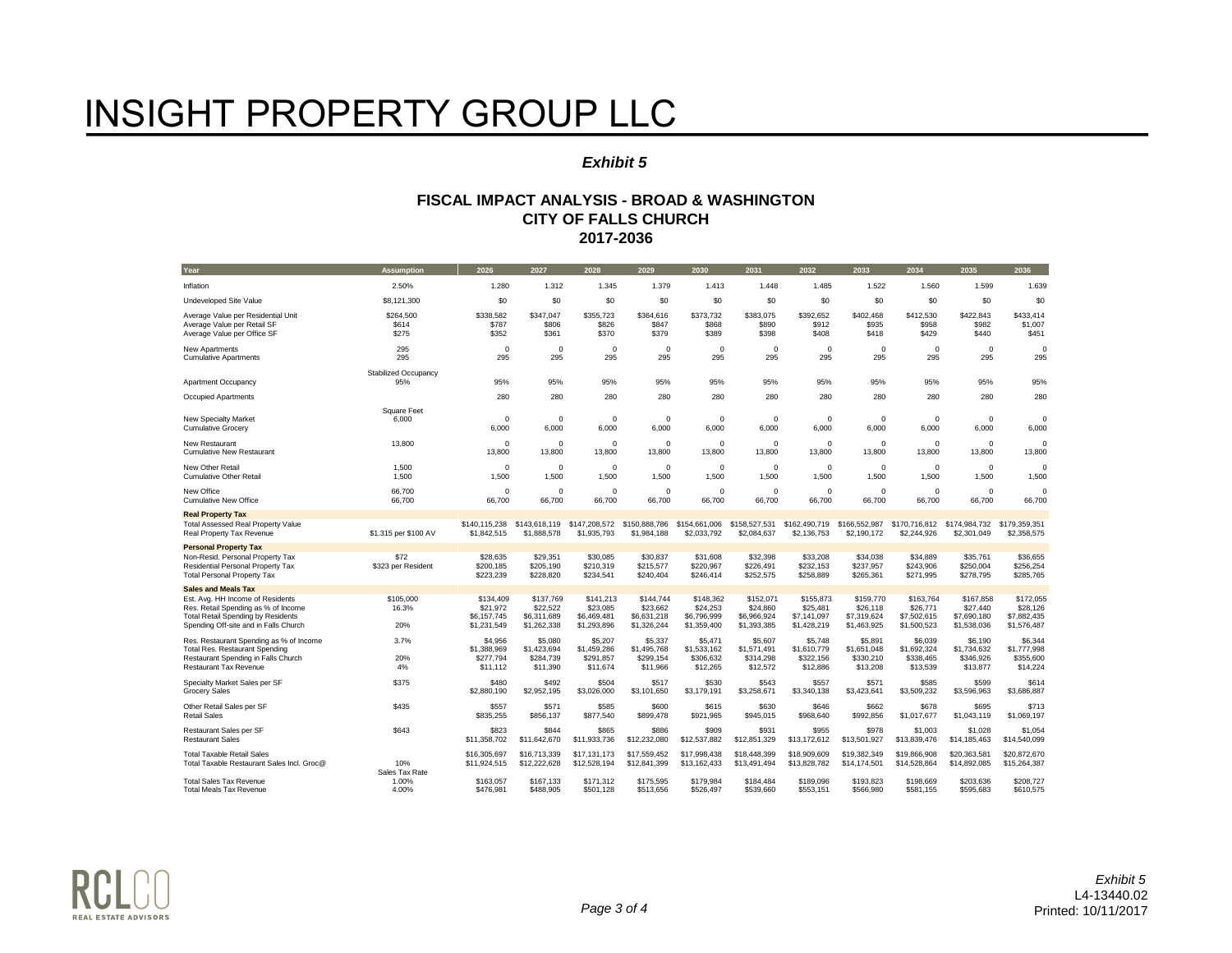#### *Exhibit 5*

| Year                                                                                                   | <b>Assumption</b>                               | 2026                               | 2027                               | 2028                               | 2029                                | 2030                                | 2031                                | 2032                                | 2033                                | 2034                                | 2035                                | 2036                                |
|--------------------------------------------------------------------------------------------------------|-------------------------------------------------|------------------------------------|------------------------------------|------------------------------------|-------------------------------------|-------------------------------------|-------------------------------------|-------------------------------------|-------------------------------------|-------------------------------------|-------------------------------------|-------------------------------------|
| <b>BPOL Tax</b>                                                                                        |                                                 |                                    |                                    |                                    |                                     |                                     |                                     |                                     |                                     |                                     |                                     |                                     |
| Average Rental Rate per Unit<br>Total Revenue (Gross Receipts)<br><b>BPOL Rate on Apartment Rental</b> | \$2,187<br>\$0.38 per \$100 Gross Receipts      | \$2,800<br>\$9,414,869<br>\$35,777 | \$2,870<br>\$9,650,241<br>\$36.671 | \$2.941<br>\$9,891,497<br>\$37,588 | \$3,015<br>\$10,138,785<br>\$38.527 | \$3.090<br>\$10,392,254<br>\$39.491 | \$3.167<br>\$10,652,061<br>\$40,478 | \$3.247<br>\$10,918,362<br>\$41,490 | \$3,328<br>\$11,191,321<br>\$42,527 | \$3.411<br>\$11,471,104<br>\$43,590 | \$3.496<br>\$11,757,882<br>\$44.680 | \$3.584<br>\$12,051,829<br>\$45,797 |
| <b>Grocery Rental Rate</b><br>Restaurant/Other Retail Rental Rate                                      | \$27 per SF<br>\$45 per SF                      | \$27<br>\$58                       | \$27<br>\$59                       | \$27<br>\$61                       | \$27<br>\$62                        | \$27<br>\$64                        | \$27<br>\$65                        | \$27<br>\$67                        | \$27<br>\$68                        | \$27<br>\$70                        | \$27<br>\$72                        | \$27<br>\$74                        |
| Office Rental Rate<br><b>Total Rental Revenue</b><br>BPOL Rate on Commercial Landlord Revenue          | \$29 per SF<br>\$0.52 per \$100 Gross Receipts  | \$37<br>\$3,519,406<br>\$18,301    | \$38<br>\$3,603,341<br>\$18,737    | \$39<br>\$3,689,374<br>\$19,185    | \$40<br>\$3,777,559<br>\$19,643     | \$41<br>\$3,867,948<br>\$20.113     | \$42<br>\$3,960,596<br>\$20,595     | \$43<br>\$4,055,561<br>\$21.089     | \$44<br>\$4,152,900<br>\$21,595     | \$45<br>\$4,252,673<br>\$22,114     | \$46<br>\$4,354,940<br>\$22,646     | \$48<br>\$4,459,763<br>\$23,191     |
| Retail Spending in Falls Church<br><b>BPOL Rate on Retail Gross Receipts</b>                           | \$0.19 per \$100 Gross Receipts                 | \$16,305,697<br>\$30,981           | \$16,713,339<br>\$31,755           | \$17,131,173<br>\$32,549           | \$17,559,452<br>\$33.363            | \$17,998,438<br>\$34,197            | \$18,448,399<br>\$35,052            | \$18,909,609<br>\$35,928            | \$19,382,349<br>\$36,826            | \$19,866,908<br>\$37,747            | \$20,363,581<br>\$38,691            | \$20,872,670<br>\$39,658            |
| <b>Construction Cost</b><br>BPOL Rate on Building/Development                                          | \$84,000,000<br>\$0.16 per \$100 Gross Receipts | \$0<br>\$0                         | \$0<br>\$0                         | \$0<br>\$0                         | \$0<br>\$0                          | \$0<br>\$0                          | \$0<br>\$0                          | \$0<br>\$0                          | \$0<br>\$0                          | \$0<br>\$0                          | \$0<br>\$0                          | \$0<br>\$0                          |
| <b>Total BPOL Revenue</b>                                                                              | \$1,567,824                                     | \$85,058                           | \$87,164                           | \$89,322                           | \$91,534                            | \$93,801                            | \$96,125                            | \$98,507                            | \$100,949                           | \$103,451                           | \$106,016                           | \$108,646                           |
| <b>Licenses and Permits</b>                                                                            |                                                 | \$0                                | \$0                                | \$0                                | \$0                                 | \$0                                 | \$0                                 | \$0                                 | \$0                                 | \$0                                 | \$0                                 | \$0                                 |
| <b>Miscellaneous Revenues</b>                                                                          |                                                 |                                    |                                    |                                    |                                     |                                     |                                     |                                     |                                     |                                     |                                     |                                     |
| Per Resident                                                                                           | \$772                                           | \$989                              | \$1,013                            | \$1,039                            | \$1,065                             | \$1,091                             | \$1,118                             | \$1,146                             | \$1,175                             | \$1,204                             | \$1,235                             | \$1,265                             |
| Per Employee                                                                                           | \$392                                           | \$502                              | \$515                              | \$527                              | \$541                               | \$554                               | \$568                               | \$582                               | \$597                               | \$612                               | \$627                               | \$643                               |
| Residents                                                                                              | 1.64 per Unit                                   | 484                                | 484                                | 484                                | 484                                 | 484                                 | 484                                 | 484                                 | 484                                 | 484                                 | 484                                 | 484                                 |
| Employees                                                                                              | 311                                             | 311                                | 311                                | 311                                | 311                                 | 311                                 | 311                                 | 311                                 | 311                                 | 311                                 | 311                                 | 311                                 |
| <b>Total Miscellaneous Revenues</b>                                                                    |                                                 | \$634,602                          | \$650,467                          | \$666,729                          | \$683,397                           | \$700,482                           | \$717,994                           | \$735,944                           | \$754,343                           | \$773,201                           | \$792,531                           | \$812,345                           |
| <b>Total Revenues by Source</b>                                                                        | $(2017 - 2036)$                                 |                                    |                                    |                                    |                                     |                                     |                                     |                                     |                                     |                                     |                                     |                                     |
| Real Property Tax                                                                                      | \$31,236,367                                    | \$1,842,515                        | \$1,888,578                        | \$1,935,793                        | \$1,984,188                         | \$2,033,792                         | \$2,084,637                         | \$2,136,753                         | \$2,190,172                         | \$2,244,926                         | \$2,301,049                         | \$2,358,575                         |
| Personal Property Tax                                                                                  | \$3,507,861                                     | \$223,239                          | \$228,820                          | \$234,541                          | \$240,404                           | \$246,414                           | \$252,575                           | \$258,889                           | \$265,361                           | \$271,995                           | \$278,795                           | \$285,765                           |
| Sales Tax                                                                                              | \$2,785,745                                     | \$163.057                          | \$167,133                          | \$171,312                          | \$175,595                           | \$179,984                           | \$184.484                           | \$189,096                           | \$193,823                           | \$198,669                           | \$203.636                           | \$208,727                           |
| Meals Tax                                                                                              | \$8,163,750                                     | \$476,981                          | \$488,905                          | \$501,128                          | \$513,656                           | \$526,497                           | \$539,660                           | \$553,151                           | \$566,980                           | \$581,155                           | \$595,683                           | \$610,575                           |
| <b>BPOL Tax</b>                                                                                        | \$1,567,824                                     | \$85,058                           | \$87,164                           | \$89,322                           | \$91,534                            | \$93,801                            | \$96,125                            | \$98,507                            | \$100,949                           | \$103,451                           | \$106,016                           | \$108,646<br>\$0                    |
| Licenses and Permits<br>Miscellaneous Revenues                                                         | \$540,000<br>\$10,586,562                       | \$0<br>\$634,602                   | \$0<br>\$650,467                   | \$0<br>\$666,729                   | \$0<br>\$683,397                    | \$0<br>\$700,482                    | \$0<br>\$717,994                    | \$0<br>\$735,944                    | \$0<br>\$754,343                    | \$0<br>\$773,201                    | \$0<br>\$792,531                    | \$812,345                           |
| <b>Total Revenues</b>                                                                                  | \$58,388,110                                    | \$3,425,453                        | \$3.511.068                        | \$3.598.824                        | \$3,688,773                         | \$3.780.971                         | \$3.875.475                         | \$3.972.340                         | \$4.071.628                         | \$4.173.397                         | \$4,277,711                         | \$4.384.633                         |
|                                                                                                        |                                                 |                                    |                                    |                                    |                                     |                                     |                                     |                                     |                                     |                                     |                                     |                                     |
| Expenditures                                                                                           |                                                 |                                    |                                    |                                    |                                     |                                     |                                     | \$504                               |                                     |                                     | \$543                               |                                     |
| Operating Expenditures per Resident                                                                    | \$340<br>\$1,096                                | \$435<br>\$1,404                   | \$446<br>\$1,439                   | \$457<br>\$1,475                   | \$468<br>\$1,512                    | \$480<br>\$1.549                    | \$492<br>\$1,588                    | \$1,628                             | \$517<br>\$1,668                    | \$530<br>\$1.710                    | \$1,753                             | \$557<br>\$1,797                    |
| Operating Expenditures per Employee<br><b>Total Non-Educational Operating Expenditures</b>             |                                                 | \$647.477                          | \$663,663                          | \$680,255                          | \$697,261                           | \$714,693                           | \$732,560                           | \$750,874                           | \$769,646                           | \$788,887                           | \$808,609                           | \$828,825                           |
| Avg. Students per Total Apartments<br><b>Educational Expenditures per Student</b>                      | 0.155 per Unit<br>\$12,170                      | 46<br>\$710,693                    | 46<br>\$728,460                    | 46<br>\$746,672                    | 46<br>\$765,339                     | 46<br>\$784,472                     | 46<br>\$804,084                     | 46<br>\$824,186                     | 46<br>\$844,791                     | 46<br>\$865,910                     | 46<br>\$887,558                     | 46<br>\$909,747                     |
|                                                                                                        |                                                 |                                    |                                    |                                    |                                     |                                     |                                     |                                     |                                     |                                     |                                     |                                     |
| <b>Total Operating Expenditures</b>                                                                    | \$22,718,089                                    | \$1.358.170                        | \$1.392.124                        | \$1.426.927                        | \$1,462,600                         | \$1.499.165                         | \$1.536.644                         | \$1,575,060                         | \$1.614.437                         | \$1.654.798                         | \$1,696,168                         | \$1.738.572                         |
|                                                                                                        | \$35.670.021                                    |                                    | \$2.118.944                        | \$2.171.897                        | \$2.226.173                         | \$2.281.806                         | \$2,338,830                         | \$2,397.280                         | \$2,457.191                         | \$2,518,600                         | \$2.581.544                         | \$2,646,061                         |
| <b>Net Fiscal Impact</b>                                                                               |                                                 | \$2,067,283                        |                                    |                                    |                                     |                                     |                                     |                                     |                                     |                                     |                                     |                                     |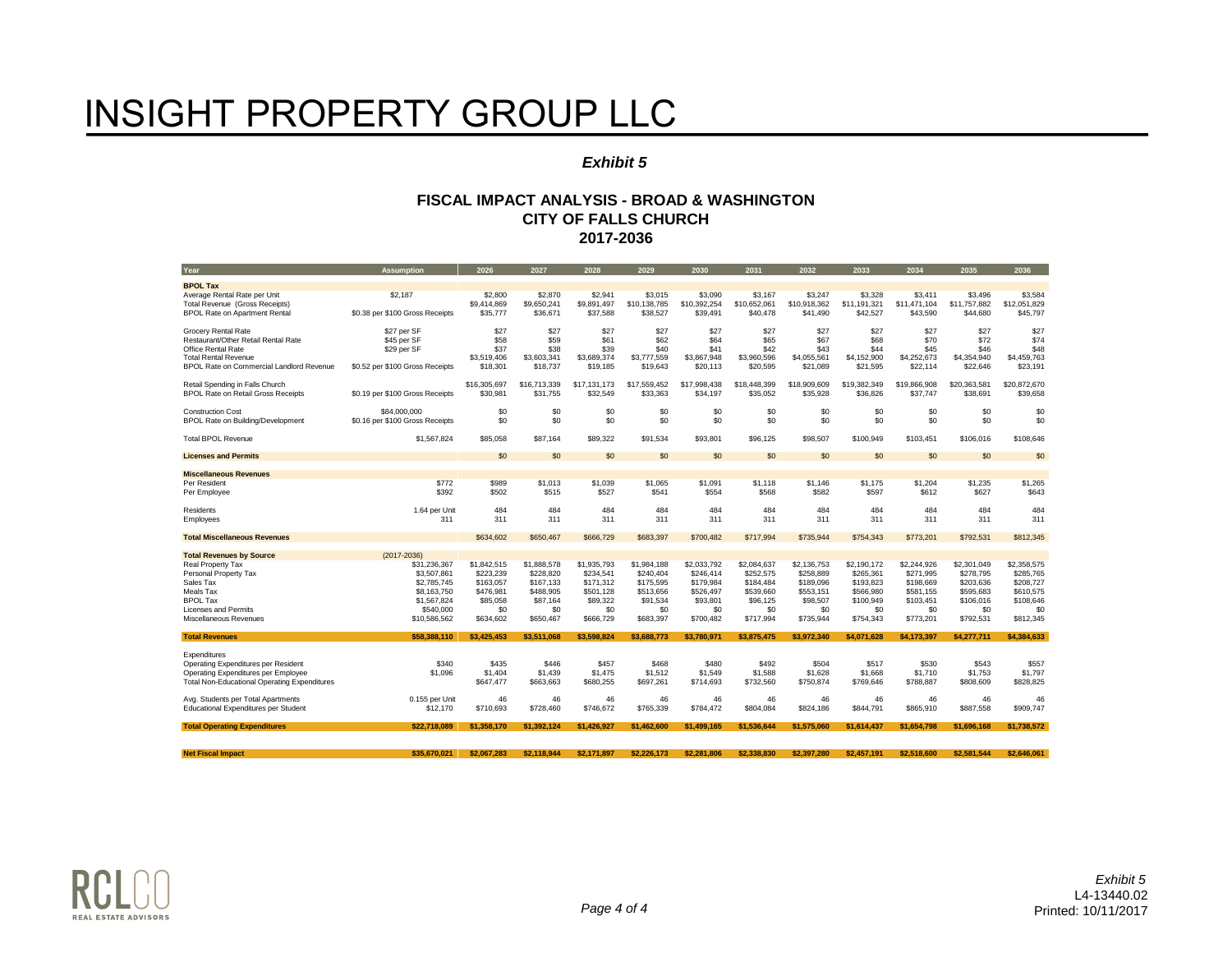#### *Exhibit 6*

#### **ALLOCATION OF CITY REVENUES - GENERAL FUND FALLS CHURCH, VIRGINIA**

| Population: | 13.208 | 51.2%  | Esri 2016 |
|-------------|--------|--------|-----------|
| Employment: | 12.608 | 48.8%  | Esri 2016 |
| Total       | 25.816 | 100.0% |           |

|                                                                                                                    | FY 2017<br><b>Approved</b> |                    | <b>Percentage Allocation</b> |                  | <b>Budget Allocation</b> |                  | Revenue/              | Revenue/                |
|--------------------------------------------------------------------------------------------------------------------|----------------------------|--------------------|------------------------------|------------------|--------------------------|------------------|-----------------------|-------------------------|
| <b>Department</b>                                                                                                  | <b>Revenues</b>            | <b>Unallocated</b> | <b>Employment</b>            | <b>Residents</b> | <b>Employment</b>        | <b>Residents</b> | <b>Employee</b>       | <b>Resident</b>         |
| Property Taxes (incl. Personal Property)                                                                           | \$51,941,464               | 100.0%             | 0.0%                         | 0.0%             | \$0                      | \$0              | \$0                   | \$0                     |
| <b>Personal Property Taxes</b>                                                                                     | \$5,175,000                | 0.0%               | 17.5%                        | 82.5%            | \$905,625                | \$4,269,375      | \$72                  | \$323                   |
| Non-Assessed Property Taxes                                                                                        | \$350,000                  | 100.0%             | 0.0%                         | 0.0%             | \$0                      | \$0              | \$0                   | \$0                     |
| <b>Local Sales and Use Taxes</b>                                                                                   | \$4,649,000                | 100.0%             | 0.0%                         | 0.0%             | \$0                      | \$0              | \$0                   | \$0                     |
| Utility Tax                                                                                                        | \$2,250,000                | 0.0%               | 48.8%                        | 51.2%            | \$1,098,853              | \$1,151,147      | \$87                  | \$87                    |
| Cigarette Tax                                                                                                      | \$340.000                  | 20.0%              | 39.1%                        | 40.9%            | \$132,839                | \$139,161        | \$11                  | \$11                    |
| Meals Tax                                                                                                          | \$2,948,000                | 100.0%             | 0.0%                         | 0.0%             | \$0                      | \$0              | \$0                   | \$0                     |
| Other Sales and Use Taxes                                                                                          | \$529.000                  | 0.0%               | 48.8%                        | 51.2%            | \$258,353                | \$270,647        | \$20                  | \$20                    |
| <b>Gross Receipts Business Taxes</b>                                                                               | \$4,200,000                | 100.0%             | 0.0%                         | 0.0%             | \$0                      | \$0              | \$0                   | \$0                     |
| <b>Other Taxes</b>                                                                                                 | \$1,100,000                | 60.0%              | 30.0%                        | 10.0%            | \$330,000                | \$110,000        | \$26                  | \$8                     |
| <b>Total Taxes</b>                                                                                                 | \$73,482,464               |                    |                              |                  |                          |                  | \$216                 | \$450                   |
| <b>Building and Inspection Fees</b>                                                                                | \$1,490,000                | 100.0%             | 0.0%                         | 0.0%             | \$0                      | \$0              | \$0                   | \$0                     |
| Other Licenses, Fees, and Permits                                                                                  | \$240,100                  | 100.0%             | 0.0%                         | 0.0%             | \$0                      | \$0              | \$0                   | \$0                     |
| Federal, State, and Developer Contributions                                                                        | \$4,416,083                | 100.0%             | 0.0%                         | 0.0%             | \$0                      | \$0              | \$0                   | \$0                     |
| <b>Charges for Services</b>                                                                                        | \$3,317,977                | 25.0%              | 10.0%                        | 65.0%            | \$331,798                | \$2,156,685      | \$26                  | \$163                   |
| <b>Fines and Forfeitures</b>                                                                                       | \$665,100                  | 25.0%              | 10.0%                        | 65.0%            | \$66,510                 | \$432,315        | \$5                   | \$33                    |
| Use of Property and Money (Rental Income)                                                                          | \$283,260                  | 100.0%             | 0.0%                         | 0.0%             | \$0                      | \$0              | \$0                   | \$0                     |
| Miscellaneous                                                                                                      | \$59,000                   | 100.0%             | 0.0%                         | 0.0%             | \$0                      | \$0              | \$0                   | \$0                     |
| Use of Fund Balance                                                                                                | \$1,700,310                | 100.0%             | 0.0%                         | 0.0%             | \$0                      | \$0              | \$0                   | \$0                     |
| <b>Debt Proceeds</b><br>Total General Fund Revenues Incl. Personal Property<br><b>Total Excl Personal Property</b> | \$649,000<br>\$86,303,294  | 100.0%             | 0.0%                         | 0.0%             | \$0                      | \$0              | \$0<br>\$464<br>\$392 | \$0<br>\$1,096<br>\$772 |

SOURCE: City of Falls Church FY 2017 Budget



*Exhibit 6* L4-13440.02 Printed: 10/11/2017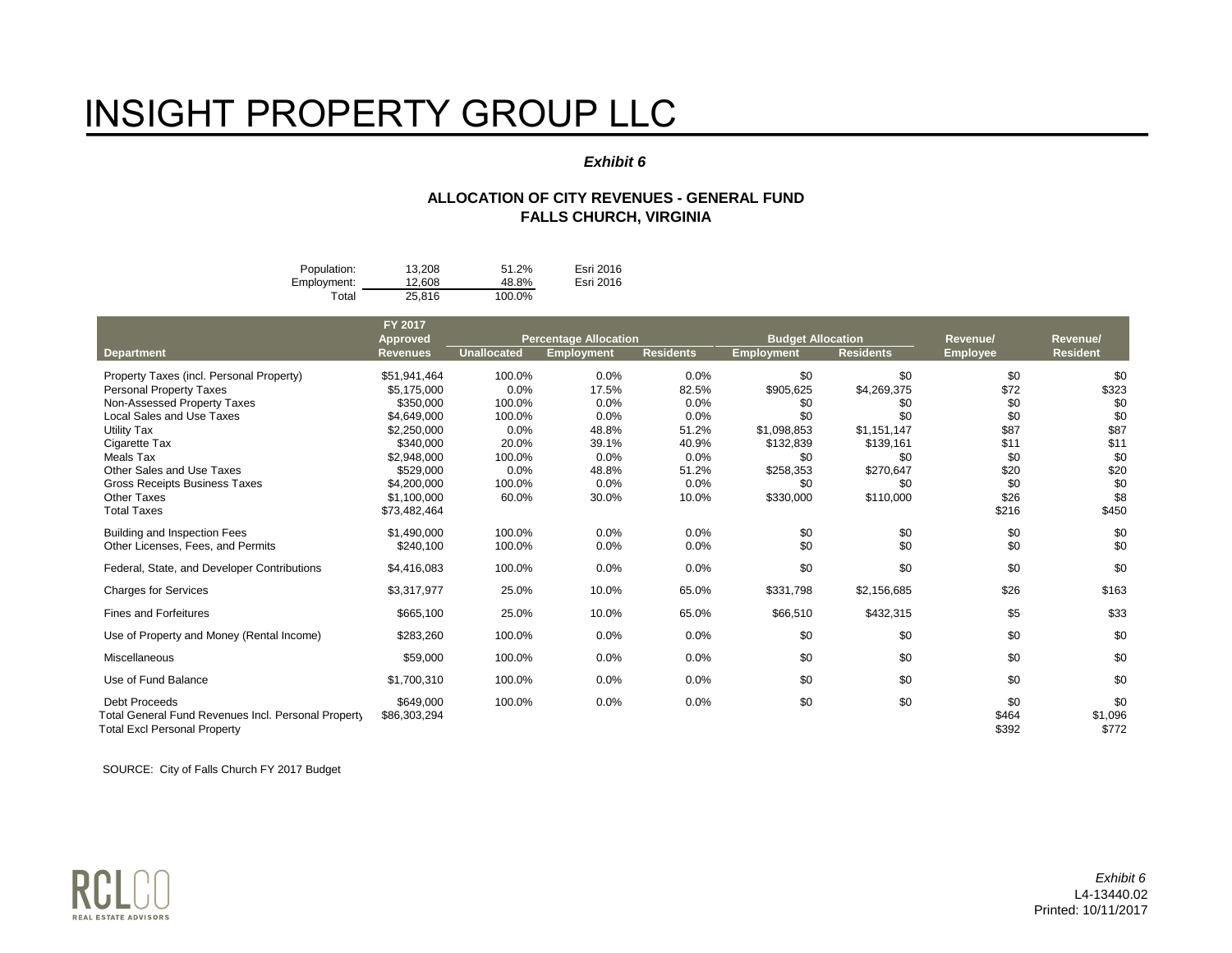#### *Exhibit 7*

#### **ALLOCATION OF CITY EXPENDITURES FALLS CHURCH, VIRGINIA**

| Population: | 13.208 | 51.2%  | Students: | 2.685 | FCPS 9/30/16 |
|-------------|--------|--------|-----------|-------|--------------|
| Employment: | 12.608 | 48.8%  |           |       |              |
| $\tau$ otal | 25.816 | 100.0% |           |       |              |

|                                    | FY 2017             |             |                                                    |       |     |             |                          |                  |                 |                                        |                |
|------------------------------------|---------------------|-------------|----------------------------------------------------|-------|-----|-------------|--------------------------|------------------|-----------------|----------------------------------------|----------------|
|                                    | <b>Budgeted</b>     |             | <b>Percentage Allocation</b>                       |       |     |             | <b>Budget Allocation</b> |                  |                 | Expenditure/ Expenditure/ Expenditure/ |                |
| Department                         | <b>Expenditures</b> | Unallocated | Employment Residents Students Employment Residents |       |     |             |                          | <b>Students</b>  | <b>Employee</b> | <b>Resident</b>                        | <b>Student</b> |
| Legislative                        | \$1,103,120         | 75%         | 12%                                                | 13%   | 0%  | \$134,685   | \$141.095                | \$0              | \$11            | \$11                                   | \$0            |
| Executive                          | \$3,660,752         | 65%         | 10%                                                | 25%   | 0%  | \$366.075   | \$915,188                | \$0              | \$29            | \$69                                   | \$0            |
| Finance                            | \$1,470,454         | 65%         | 10%                                                | 25%   | 0%  | \$147,045   | \$367,614                | \$0              | \$12            | \$28                                   | \$0            |
| Commissioner of the Revenue        | \$797,876           | 87%         | 3%                                                 | 10%   | 0%  | \$23,936    | \$79,788                 | \$0              | \$2             | \$6                                    | \$0            |
| Treasurer                          | \$768,307           | 87%         | 3%                                                 | 10%   | 0%  | \$23,049    | \$76,831                 | \$0              | \$2             | \$6                                    | \$0            |
| Registrar                          | \$302,087           | 87%         | 3%                                                 | 10%   | 0%  | \$9,063     | \$30,209                 | \$0              | \$1             | \$2                                    | \$0            |
| Sheriff                            | \$1.479.843         | 78%         | 2%                                                 | 20%   | 0%  | \$29,597    | \$295,969                | \$0              | \$2             | \$22                                   | \$0            |
| Clerk of the Court                 | \$42,919            | 30%         | 0%                                                 | 70%   | 0%  | \$0         | \$30,043                 | \$0              | \$0             | \$2                                    | \$0            |
| <b>Public Safety</b>               | \$9.515.603         | 45%         | 20%                                                | 35%   | 0%  | \$1,903,121 | \$3,330,461              | \$0              | \$151           | \$252                                  | \$0            |
| <b>Public Works</b>                | \$5,955,304         | 40%         | 24%                                                | 36%   | 0%  | \$1,429,273 | \$2,143,909              | \$0              | \$113           | \$162                                  | \$С            |
| <b>Human Services</b>              | \$3.761.763         | 20%         | 0%                                                 | 80%   | 0%  | \$0         | \$3,009,410              | \$0              | \$0             | \$228                                  | \$0            |
| <b>Recreation and Parks</b>        | \$3,229,715         | 35%         | 0%                                                 | 65%   | 0%  | \$0         | \$2,099,315              | \$0              | \$0             | \$159                                  | \$0            |
| Library                            | \$2,018,921         | 35%         | 0%                                                 | 65%   | 0%  | \$0         | \$1,312,299              | \$0              | \$0             | \$99                                   | \$0            |
| <b>Development Services</b>        | \$2,167,427         | 60%         | 10%                                                | 30%   | 0%  | \$216,743   | \$650,228                | \$0              | \$17            | \$49                                   | \$0            |
| Education and Transfers to Schools | \$39,848,512        | 18%         | 0%                                                 | 0%    | 82% | \$0         |                          | \$0 \$32,675,780 | \$0             | \$0                                    | \$12,170       |
| Non-Departmental                   | \$10.181.817        | 100%        | 0%                                                 | $0\%$ | 0%  | \$0         | \$0                      | \$0              | \$0             | \$0                                    | \$0            |
| Total                              | \$86,304,420        |             |                                                    |       |     |             |                          |                  | \$340           | \$1,096                                | \$12,170       |

SOURCE: City of Falls Church FY 2017 Budget



*Exhibit 7* L4-13440.02 Printed: 10/11/2017